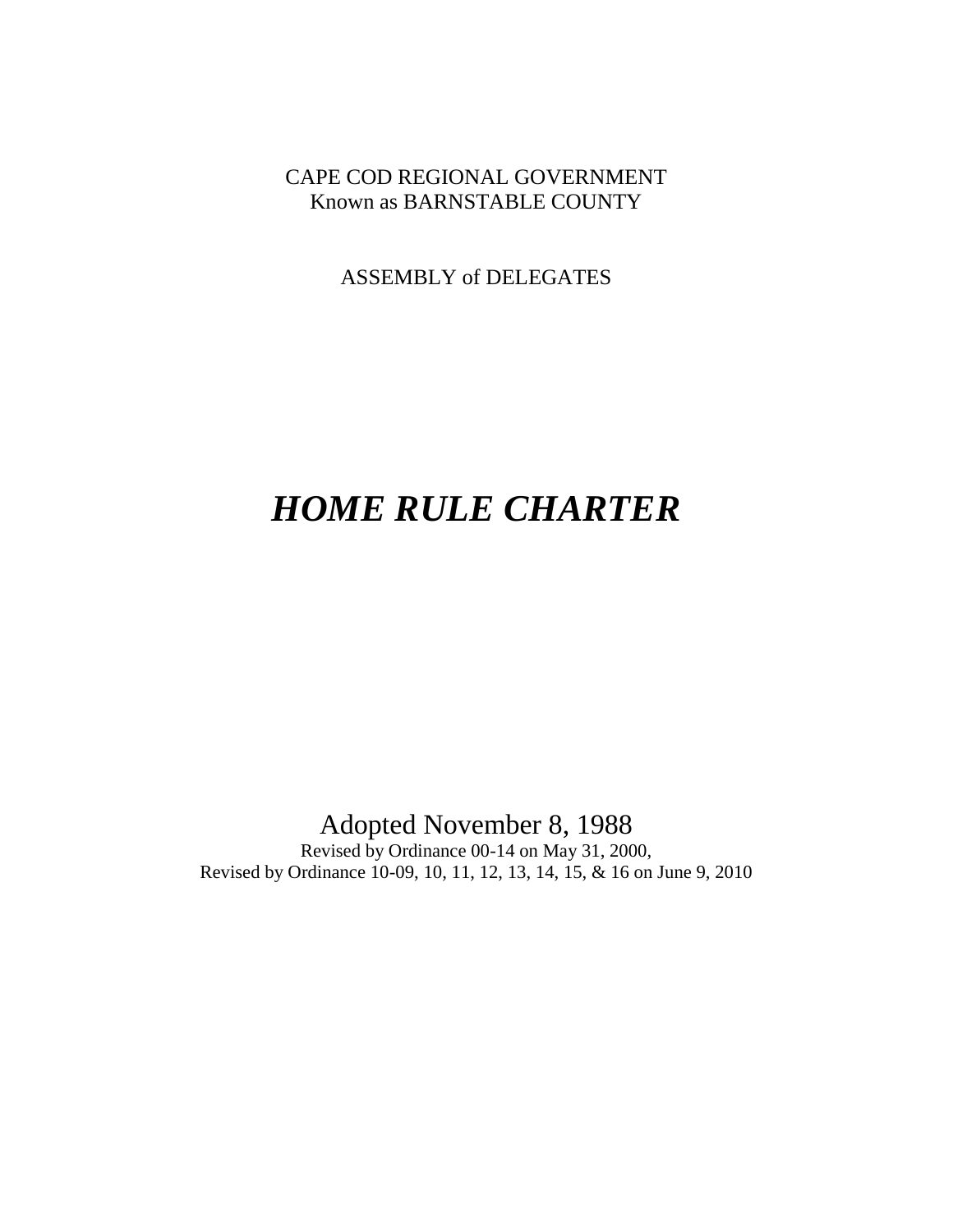## BARNSTABLE COUNTY HOME RULE CHARTER

|     |                                                                  | 2   |
|-----|------------------------------------------------------------------|-----|
|     |                                                                  |     |
|     |                                                                  | 6   |
|     |                                                                  | 6   |
|     |                                                                  | 6   |
|     | Section 1 - 3. Powers of the Cape Cod Regional Government, known |     |
|     |                                                                  | 6   |
|     |                                                                  | 7   |
|     |                                                                  | 7   |
|     |                                                                  |     |
|     | Section 1 - 6. Cape Cod Regional Government Powers,              |     |
|     |                                                                  | 7   |
|     |                                                                  |     |
|     |                                                                  |     |
|     | Section 2 - 1. Composition, Mode of Election, Term and Office    | 8   |
| (a) |                                                                  | 8   |
| (b) |                                                                  | 8   |
| (c) |                                                                  | 8   |
|     |                                                                  | 8   |
| (a) |                                                                  | 8   |
| (b) |                                                                  | 8   |
| (c) |                                                                  | 9   |
| (d) |                                                                  | 9   |
|     |                                                                  | 9   |
|     |                                                                  | 9   |
|     |                                                                  |     |
| (a) |                                                                  | 9   |
| (b) |                                                                  | - 9 |
|     |                                                                  | 9   |
| (c) |                                                                  |     |
| (d) |                                                                  |     |
|     |                                                                  |     |
|     |                                                                  |     |
|     |                                                                  |     |
|     |                                                                  |     |
|     |                                                                  |     |
|     |                                                                  |     |
|     |                                                                  |     |
|     |                                                                  |     |
|     |                                                                  |     |
| (a) |                                                                  | 13  |
| (b) |                                                                  | 13  |
| (c) |                                                                  |     |
| (d) |                                                                  |     |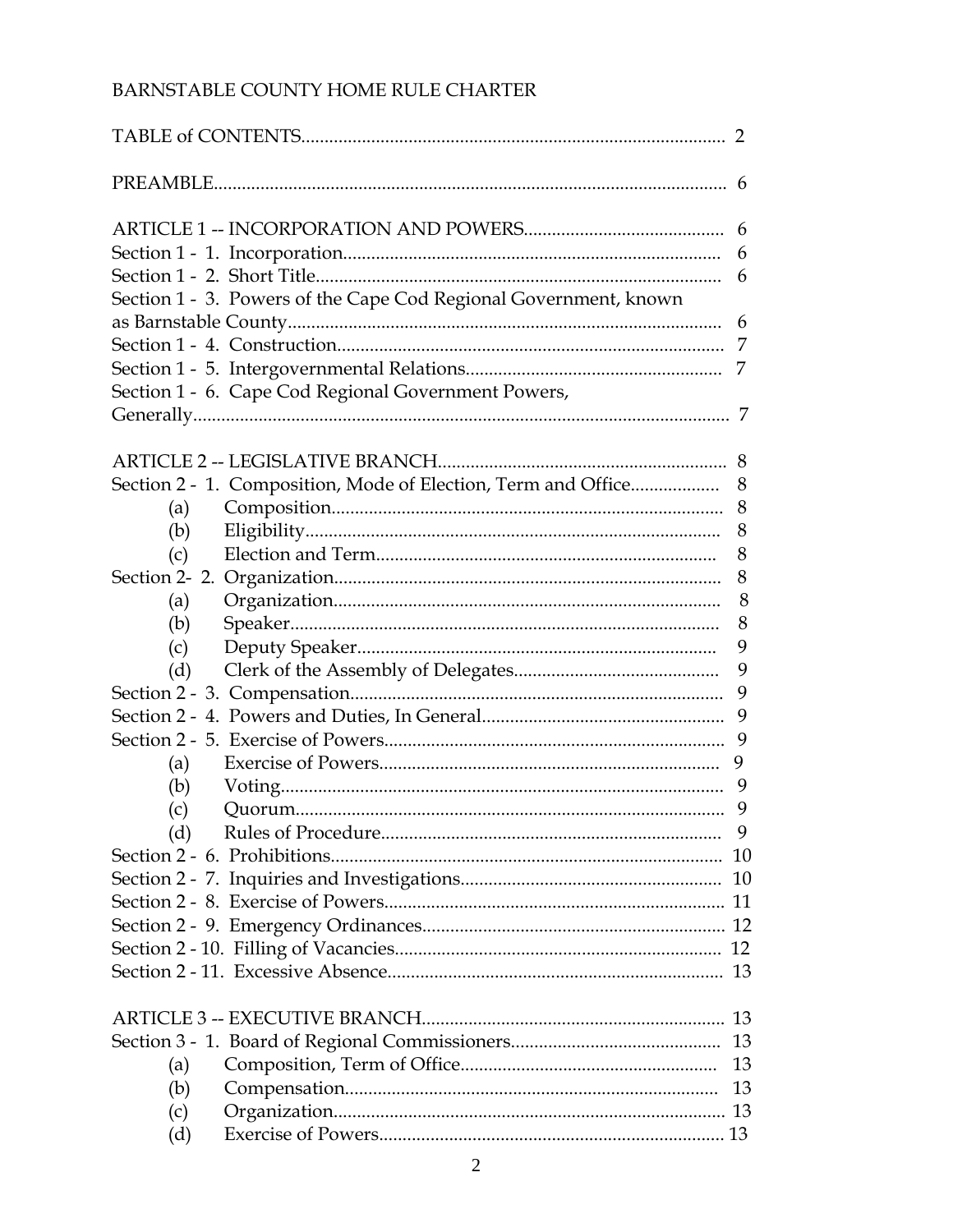|     | Section 3 - 5. Appointments by Board of Regional Commissioners 14         |  |
|-----|---------------------------------------------------------------------------|--|
|     | Section 3 - 6. Temporary Appointments of Cape Cod Regional Government     |  |
|     |                                                                           |  |
|     |                                                                           |  |
|     |                                                                           |  |
| (b) |                                                                           |  |
|     | Section 3 - 8. Approval of the Board of Regional Commissioners 15         |  |
|     | Section 3 - 9. Vacancy in Office of Board of Regional Commissioners16     |  |
|     | Section 3-10. Cape Cod Regional Government Administrator, Qualifications, |  |
|     |                                                                           |  |
| (a) | Appointment, Qualifications, Term of Office16                             |  |
|     |                                                                           |  |
| (c) |                                                                           |  |
|     | Section 3 - 11. Cape Cod Regional Government Administrator, Powers        |  |
|     |                                                                           |  |
|     |                                                                           |  |
|     | Section 3 - 14. Acting Cape Cod Regional Government Administrator 17      |  |
| (a) |                                                                           |  |
|     |                                                                           |  |
|     |                                                                           |  |
| (a) |                                                                           |  |
| (b) |                                                                           |  |
| (c) |                                                                           |  |
|     |                                                                           |  |
|     | <b>ARTICLE 4 -- ADMINISTRATIVE ORGANIZATION</b>                           |  |
|     |                                                                           |  |
|     |                                                                           |  |
| (b) |                                                                           |  |
| (c) |                                                                           |  |
| (d) |                                                                           |  |
|     |                                                                           |  |
| (a) | In General                                                                |  |
| (b) |                                                                           |  |
|     | 1.                                                                        |  |
|     | 2.                                                                        |  |
|     | 3.                                                                        |  |
|     | $\mathbf{4}_{\cdot}$                                                      |  |
| (c) |                                                                           |  |
|     | Organization of Cape Cod Regional Government<br>1.                        |  |
|     |                                                                           |  |
|     |                                                                           |  |
|     |                                                                           |  |
|     | 2.                                                                        |  |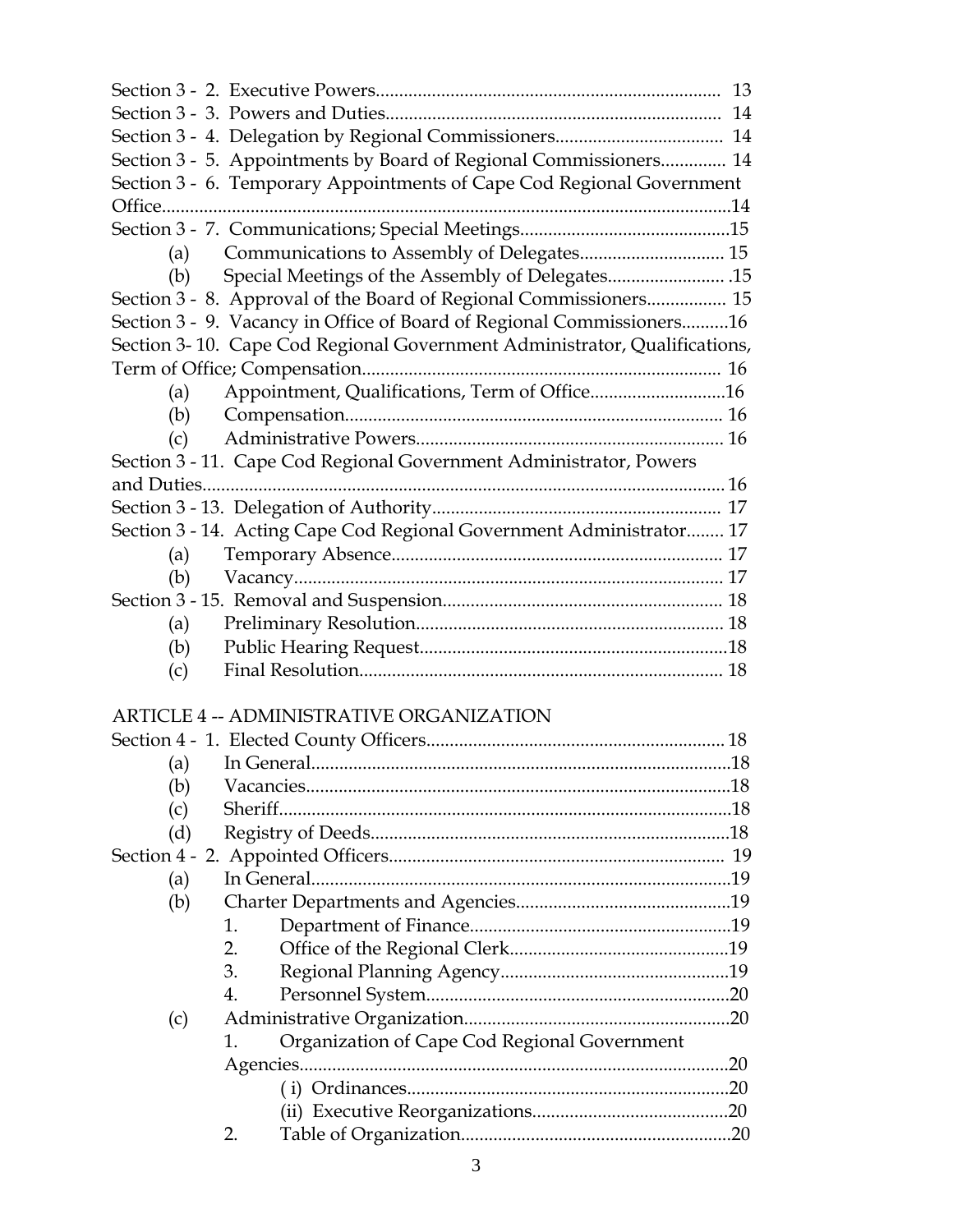|     | Publication of Administrative Code and Table of<br>3.              |  |
|-----|--------------------------------------------------------------------|--|
|     |                                                                    |  |
|     | <b>ARTICLE 5 -- FISCAL PROCEDURES</b>                              |  |
|     |                                                                    |  |
|     |                                                                    |  |
|     |                                                                    |  |
|     |                                                                    |  |
| (a) |                                                                    |  |
| (b) |                                                                    |  |
| (c) |                                                                    |  |
|     |                                                                    |  |
| (a) |                                                                    |  |
| (b) |                                                                    |  |
| (c) |                                                                    |  |
| (d) |                                                                    |  |
|     |                                                                    |  |
|     |                                                                    |  |
|     |                                                                    |  |
|     | <b>ARTICLE 5A -- REVENUES</b>                                      |  |
|     |                                                                    |  |
|     |                                                                    |  |
|     |                                                                    |  |
|     |                                                                    |  |
|     | <b>ARTICLE 6 -- JOINT PERFORMANCE OF FUNCTIONS</b>                 |  |
|     |                                                                    |  |
|     |                                                                    |  |
| (a) |                                                                    |  |
|     |                                                                    |  |
| (c) |                                                                    |  |
|     |                                                                    |  |
|     |                                                                    |  |
| (a) |                                                                    |  |
| (b) |                                                                    |  |
|     | ARTICLE 7 -- MUNICIPAL PETITIONS, CITIZEN INITIATIVES, REFERENDUM, |  |
|     |                                                                    |  |
|     |                                                                    |  |
|     |                                                                    |  |
| (a) |                                                                    |  |
| (b) | Referral of Cape Cod Regional Government Legal Office 26           |  |
| (c) |                                                                    |  |
| (d) |                                                                    |  |
| (e) |                                                                    |  |
| (f) |                                                                    |  |

(g) Time of Taking Effect..................................................................... 27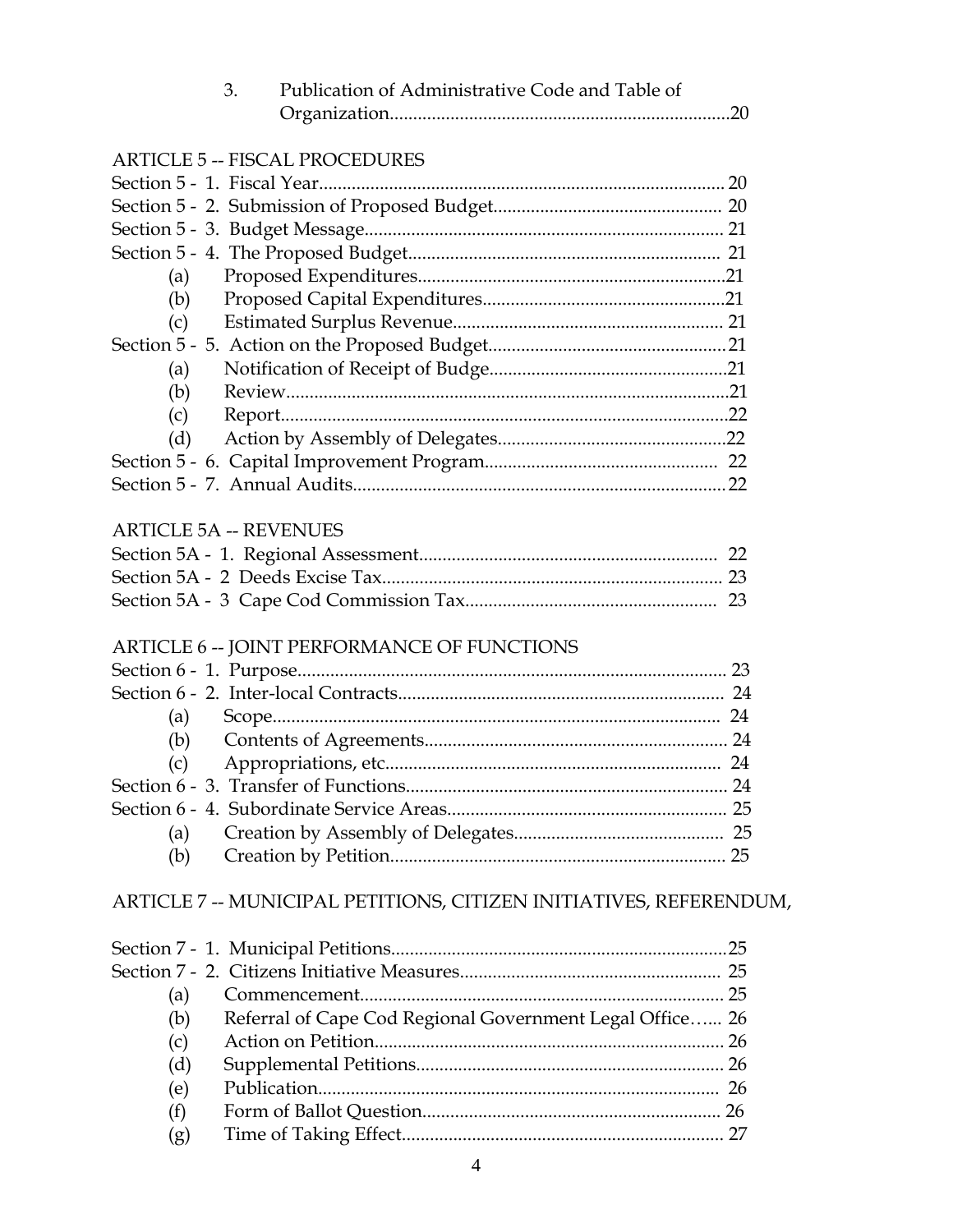| Referendum Petition, Effect on Final Approval 27<br>(a)       |  |
|---------------------------------------------------------------|--|
| (b)                                                           |  |
|                                                               |  |
|                                                               |  |
|                                                               |  |
|                                                               |  |
| <b>ARTICLE 8 -- ELECTION RELATED MATTERS</b>                  |  |
|                                                               |  |
|                                                               |  |
|                                                               |  |
|                                                               |  |
| <b>ARTICLE 9 -- GENERAL PROVISIONS</b>                        |  |
|                                                               |  |
|                                                               |  |
|                                                               |  |
|                                                               |  |
| (a)                                                           |  |
| (b)                                                           |  |
|                                                               |  |
| Section 9 - 6. Procedures Governing Multiple Member Bodies 30 |  |
| (a)                                                           |  |
| (b)                                                           |  |
| (c)                                                           |  |
| (d)                                                           |  |
| (e)                                                           |  |
|                                                               |  |
| (a)                                                           |  |
| (b)                                                           |  |
| (c)                                                           |  |
| Cape Cod Regional Government Bulletin Boards 30<br>(d)        |  |
| (e)                                                           |  |
| (f)                                                           |  |
| (g)                                                           |  |
| (h)                                                           |  |
| (i)                                                           |  |
| (i)                                                           |  |
| (k)                                                           |  |
| (1)                                                           |  |
| (m)                                                           |  |
| (n)                                                           |  |
|                                                               |  |
|                                                               |  |
| <b>ARTICLE 10 -- TRANSITION PROVISIONS</b>                    |  |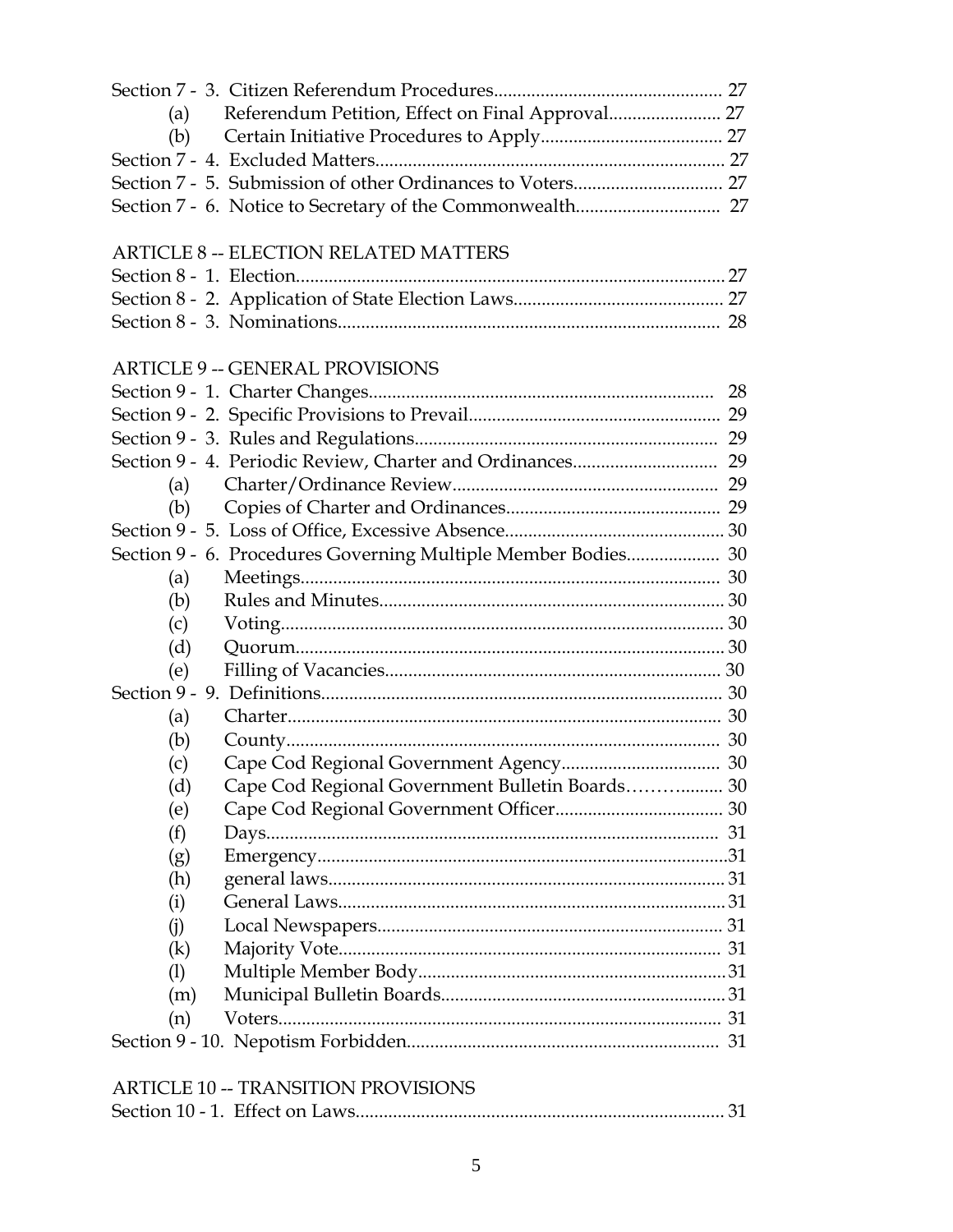Section 1. Notwithstanding the provisions of any general or special law to the contrary the county of Barnstable shall be governed by the provisions of the following revised home rule charter. If this act is accepted by the voters of Barnstable county at the state election held in the current year the county of Barnstable shall thereafter be governed by the provisions of this act: to the extent that the provisions of this act modify or are otherwise inconsistent with any special or general law the provisions of this act shall govern. This charter shall become effective upon its passage. In the event that this charter is not approved by a majority of voters voting thereon, the Barnstable County Home Rule Charter as described in chapter 163 of the acts of 1988 and chapter 716 of the acts of 1989 and chapter 2 of the acts of 1990 shall remain in full force and effect. For the revisions to the charter, and the transitional and contingency components, that require ratification by the State legislature, if so approved by the legislature, the projected effective date is July first, two thousand-one.

#### Barnstable County Home Rule Charter PREAMBLE

We the people of Barnstable county, in order to gain for ourselves and for our communities, all of the rights, powers, privileges, duties and obligations which may now or in the future be derived from a regional government providing extensive services to its region known as Barnstable County and being fiscally sound, do reestablish for ourselves and for our communities the means and the structure to deal with regional issues which transcend the existing boundaries of municipal governments. This revised home rule charter for Barnstable county places the power and responsibility to deal with the unique problems of Barnstable county in a regional government directly responsible to the people of Barnstable county. We do hereby ratify, approve and affirm the following as the revised home rule charter of Barnstable county.

#### ARTICLE 1 -- INCORPORATION AND POWERS

Section 1 - 1. Incorporation.

 Barnstable county, within the corporate limits established by law, shall be known as the Cape Cod regional government, known as Barnstable county. The Cape Cod regional government shall continue to be a body politic and corporate for the purposes of suit, of buying and holding, for regional uses, personal estate and land lying therein, and of contracting and doing other necessary acts relative to its property and affairs. Cape Cod regional government, known as Barnstable county, shall retain all of the powers granted to Barnstable county.

Section 1 - 2. Short Title.

 This instrument shall be known and may be cited as the Barnstable county home rule charter.

Section 1 - 3. Powers of the Cape Cod regional government, known as Barnstable county.

 Subject only to express limitations on the powers which may be exercised by a county government in the constitution or laws of the commonwealth, it is the intention and the purpose of the voters of Barnstable county in approving this charter to obtain for the regional government all of the powers it is possible for a county and/or regional government to have, to hold and to exercise under the constitution and laws of the commonwealth as fully and as completely as if each such power were specifically and individually enumerated in this charter.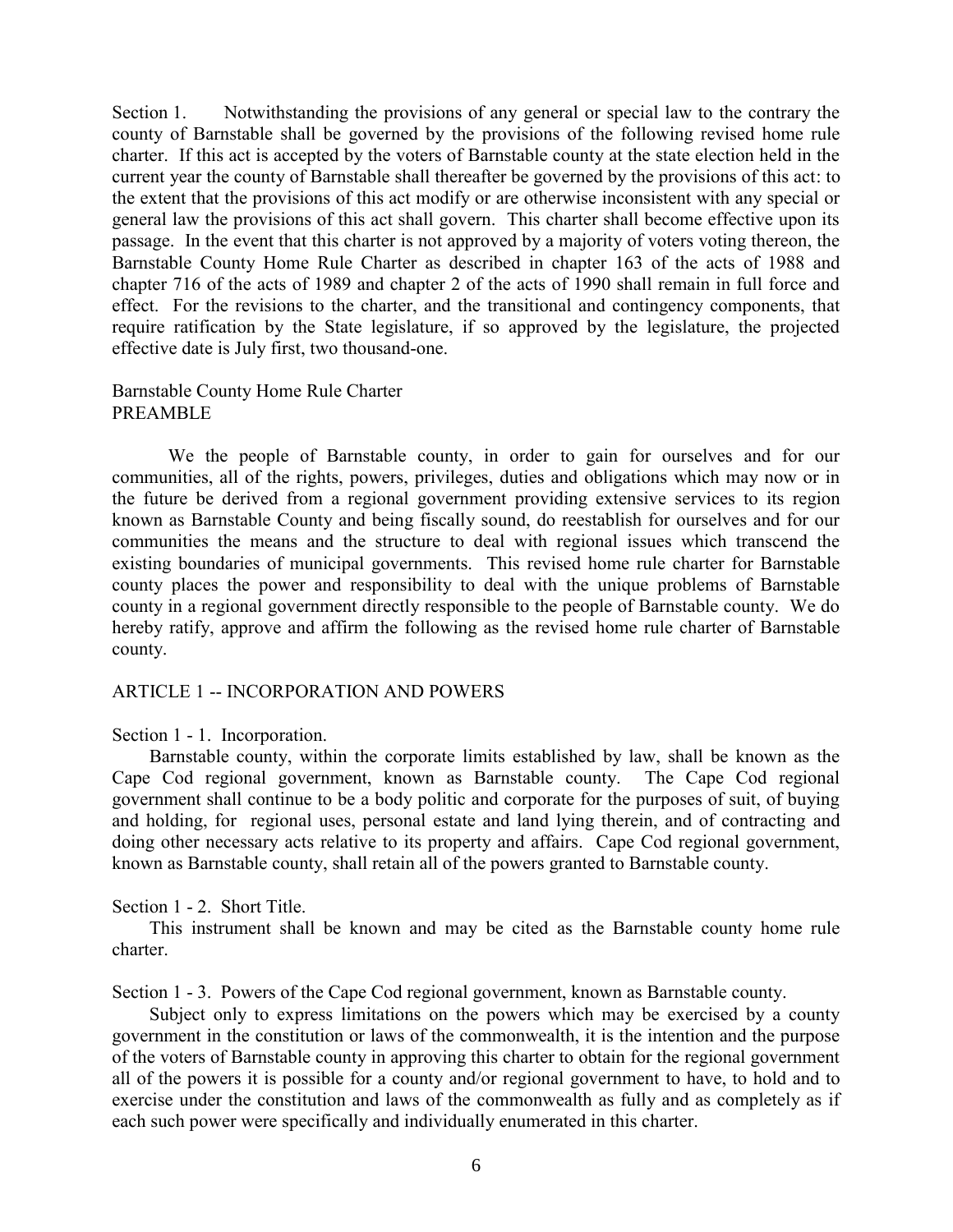It is the intent of this charter to encourage a continuing review to be made of the functions being performed by the Cape Cod regional government and to enable the regional government of Cape Cod to cause any duty that has been mandated to it, by law or otherwise, to be performed in the most efficient and expeditious manner possible, and without regard to the organization structural or personnel provisions contained in any prior law or laws.

#### Section 1 - 4. Construction.

 The grant of powers under this charter is to be construed as broadly as is consistent with the constitution and the laws of the commonwealth relating to local government. Based upon the need to develop effective services to meet problems which cross municipal boundaries, to provide sophisticated services which might be beyond the ability of a single community to support and a desire to obtain the efficiencies and economies of scale, this charter shall be construed as intended to give to the Cape Cod regional government the power and the authority to establish programs and to perform any service, activity or undertaking for, or on behalf of, any governmental unit which said governmental unit has the legal authority to perform for itself, as such said governmental unit has the legal authority to perform for itself, as such governmental unit may itself determine is in its own best interest to cause the Cape Cod regional government to perform for it, with it, or in its behalf, on a contractual basis, or otherwise.

 Nothing in this charter shall be construed to impair, diminish or infringe upon the powers or duties of cities and towns under the General Laws. It is the intent of this charter to permit, enable or otherwise authorize cities and towns to employ services and facilities of or under the Cape Cod regional government when said cities and towns deem it desirable so to do for more effective, efficient or adequate provision of services. Cities and towns are and shall remain the broad repository of local police power in terms of the right and power to legislate for the general health, safety and welfare of their inhabitants.

#### Section 1 - 5. Intergovernmental Relations.

The Cape Cod regional government may enter into agreements with any other governmental unit, or group of such units, within or without the county, without regard to whether a governmental unit is a city, a town, a regional authority or a special district, to perform for it, with it, or in behalf of such governmental unit any service, activity or undertaking which such governmental unit is authorized to perform for itself. The Cape Cod regional government may become the agent for any other unit or units of government including the United States and the commonwealth, in the performance of any and all functions, services, activities and undertaking for which the contracting unit determines to employ the county as its agent.

 The Cape Cod regional government shall not perform any service for a governmental unit outside of its political boundaries unless authorized to do so by the governing body of the county within which such governmental unit is located.

Nothing in this section shall be construed to prohibit the Cape Cod regional government from performing services jointly with, or for, or in cooperation with another county, by contract or otherwise.

Section 1 - 6. Cape Cod Regional Government Powers, Generally.

Without intending to limit the generality of powers of the Cape Cod regional government as stated in section 1 - 3 of this charter, the following specific powers shall be available to the Cape Cod regional government:

(a) Through the adoption, amendment or repeal of ordinances, or the provisions of an Administrative Code, to organize and regulate its internal affairs; create, alter and abolish agencies, offices, positions and employments and define the powers, duties, responsibilities and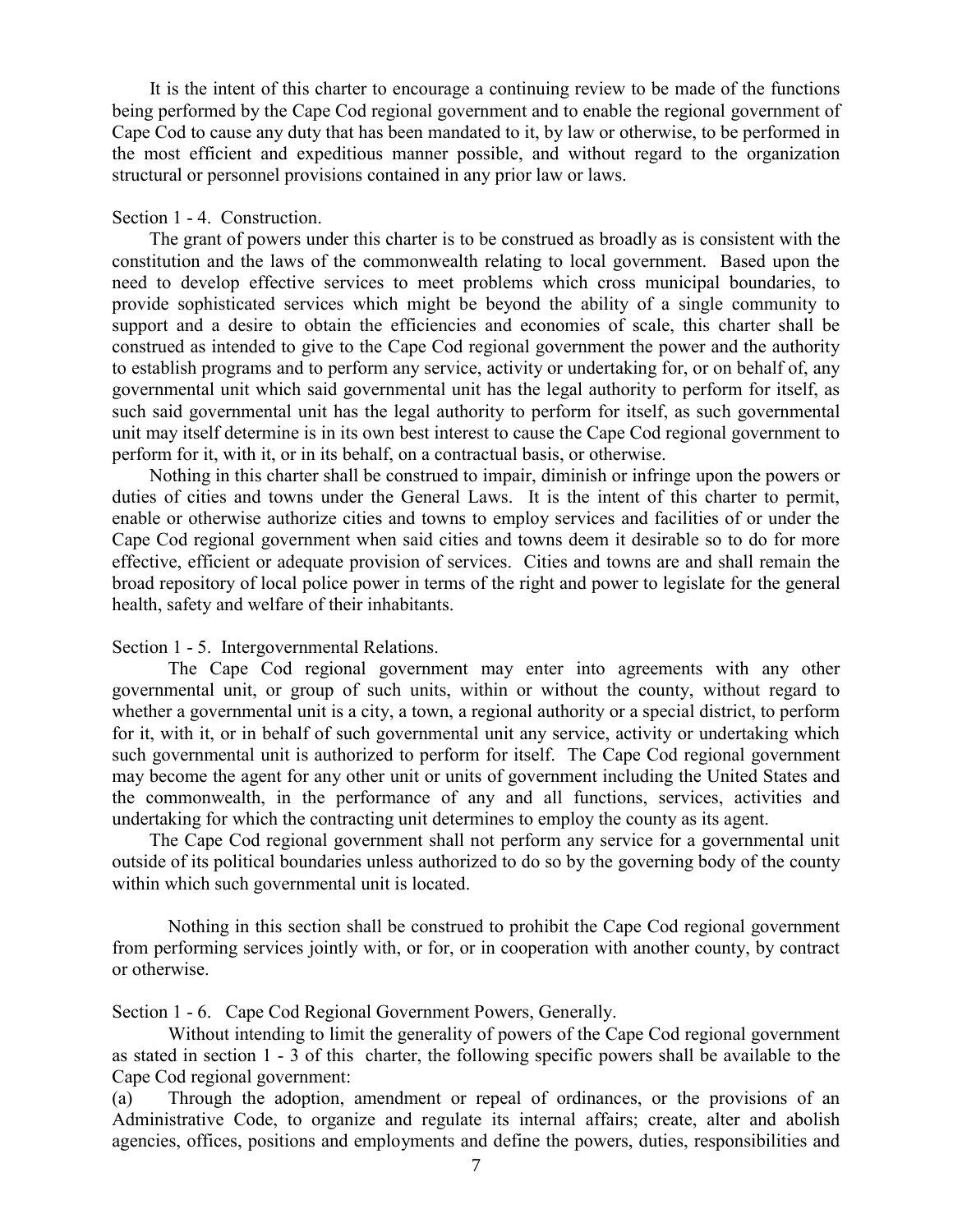function thereof; establish qualification for persons holding offices, positions and employment provide for the manner of appointment and removal and the salary or other compensation to be paid.

(b) Adopt, amend, enforce and repeal ordinances and resolutions as provided in Article 2 and subject to the provisions for initiative and referendum as contained in Article 7.

(c) Construct, acquire, operate and maintain public improvements, projects or enterprises for any public purpose subject to such restrictions and limitations as are otherwise provided by law.

(d) Exercise powers of eminent domain, borrowing and taxation to the extent authorized by this charter and by law.

(e) Exercise all powers of a regional government in such manner as the regional governing body shall determine, subject to rights of initiative and referendum, contained in Article 7.

(f) Sue and be sued; have a corporate seal; contract and be contracted with; buy, sell, lease, hold and dispose of real and personal property; appropriate and expend funds for county purposes.

(g) Contract with or sign agreements with other governmental units for the provision of a joint, coordinated or cooperative service or function.

### ARTICLE 2 -- LEGISLATIVE BRANCH

Section 2 - 1. Composition, Mode of Election, Term of Office.

(a) Composition - The legislative powers of the Cape Cod regional government shall be exercised by an assembly of delegates consisting of fifteen members. One member of the assembly of delegates shall be elected by and from the voters in each of the municipalities of Barnstable county.

(b) Eligibility - Any voter of the municipality from which election is sought shall be eligible to hold the office of delegate who at the time of election has been a resident of Barnstable county for a period of one year or more. A delegate who during a term of office moves from the municipality from which elected shall forthwith be deemed to have resigned and the office shall be declared vacant by the remaining members of the assembly of delegates.

(c) Election and Term - Delegates shall be elected for terms of two years each at the biennial state election. The term of office for delegates shall begin on the first business day in January in the year following the year in which elected and shall continue until their successors have been chosen and qualified.

Section 2 - 2. Organization; Speaker; Deputy Speaker; Clerk.

(a) Organization – In the month of January following an election cycle, the Assembly of Delegates shall meet to organize no later than the  $15<sup>th</sup>$  of the month. They shall be called to order by the member present who is senior in years of service as a member of the assembly of delegates, who shall preside; if two or more members have equal lengths of service the member present senior in both age and years of service shall preside. The assembly of delegates shall then elect, from their own number, a speaker and a deputy speaker and it shall also elect a person not a member of the assembly of delegates to serve as clerk of the assembly of delegates. The vote to elect such officers shall require the affirmative votes of delegates representing a majority of towns of Barnstable county. For the purpose of electing a Speaker, Deputy Speaker, and a Clerk, a simple majority of Towns present constitutes a quorum.

(b) Speaker - The Speaker shall preside at all meetings of the assembly of delegates, regulate the proceedings and decide all questions of order and shall have the same right to vote on any matter coming before the assembly of delegates as any other member. The Speaker shall have such other powers, duties and responsibilities as may be provided by this charter, by ordinance or by other vote of the assembly of delegates.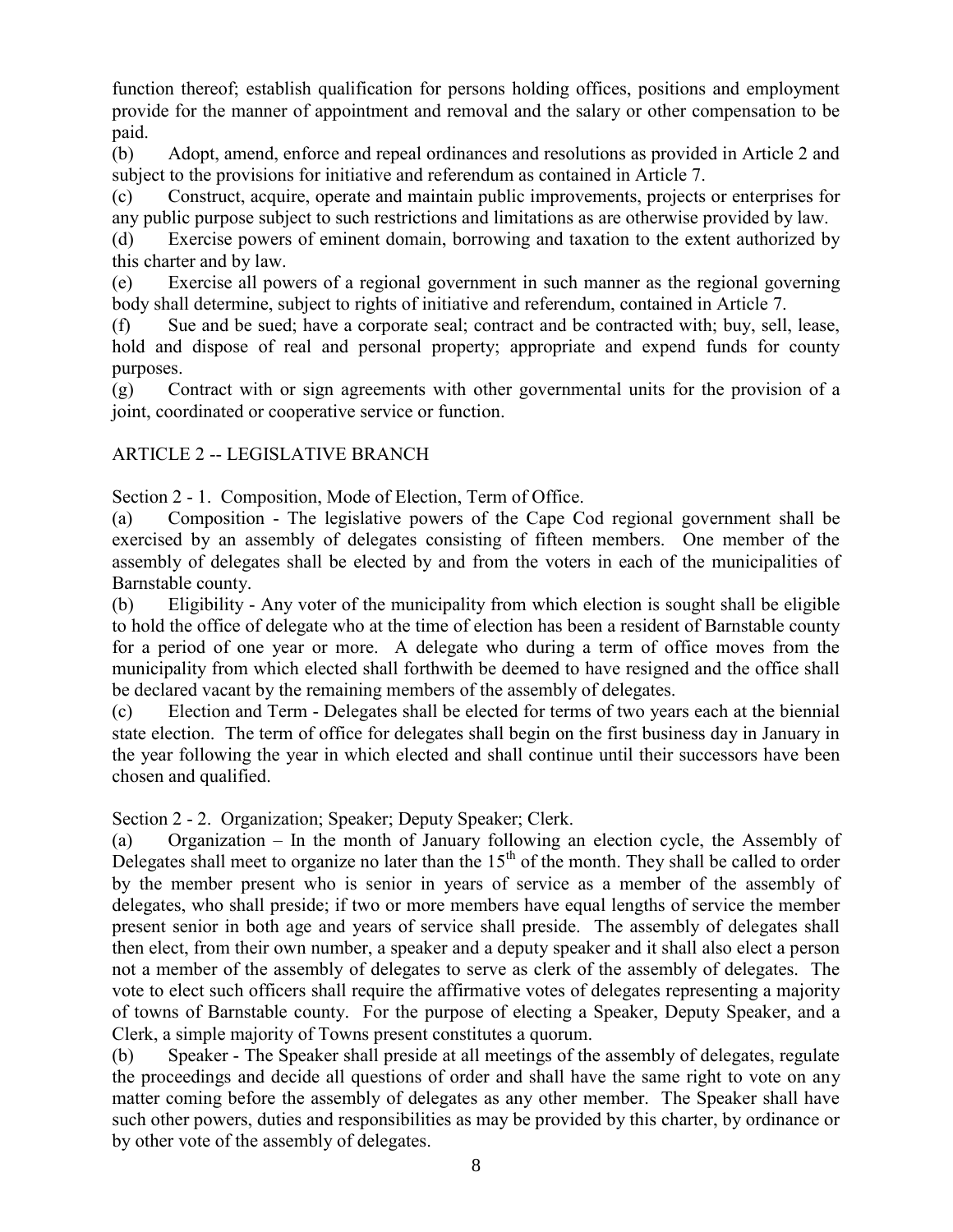(c) Deputy Speaker - The deputy speaker shall serve as speaker during the absence or disability of the speaker and shall have such other powers, duties and responsibilities as may be provided by this charter, by ordinance or by other vote of the assembly of delegates.

(d) Clerk of the Assembly of Delegates - The clerk of the assembly of delegates shall give notice of all meetings of the assembly of delegates to its members and to the public, keep a journal and other records of all of its proceedings and perform such other duties as may from time to time be assigned to the office by this charter, by ordinance, or by other vote of the assembly of delegates. The clerk of the assembly of delegates may be the county clerk. The clerk of the assembly shall be deemed a Cape Cod regional government employee and shall not be considered an elected official.

#### Section 2- 3. Compensation.

The assembly of delegates may, by ordinance, establish an annual salary for its members. No ordinance increasing such salary shall be effective however unless it has been adopted during the first fifteen months of the term for which delegates are elected and it provides that the salary is to become effective at the commencement of the term of the next assembly of delegates to be elected.

#### Section 2 - 4. Powers and Duties, In General.

 Except as is otherwise provided by law, or this charter, all legislative powers of the Cape Cod regional government shall be vested in the assembly of delegates which shall provide for the exercise of all powers and the performance of all duties imposed upon the county in a manner consistent with the provisions of this charter. The advisory board for county expenditures to serve in conjunction with the Cape Cod regional government shall consist of the persons elected from each town to serve as members of the regional assembly of delegates.

Section 2 - 5. Exercise of Powers; Quorum; Rules of Procedure.

(a) Exercise of Powers - Except as is otherwise provided by this charter, or by law, the legislative powers of the assembly of delegates may be exercised in a manner determined by it.

(b) Voting - Except on procedural matters, all votes shall be taken by a call of roll if requested by a member. The vote of each delegate shall be weighed in the same proportion as the population of the municipality such delegate represents bears to the whole population of Barnstable County as determined by the most recent federal or decennial census.

(c) Quorum - A number of members of the assembly of delegates representing in the aggregate a majority of the population of Barnstable county shall constitute a quorum, provided at least eight delegates are present. The affirmative votes of delegates representing a majority of the population of Barnstable county shall be necessary to adopt any ordinance, resolution, appropriation order, or to take any other official action as the Cape Cod regional government's legislature. The Speaker is authorized to determine that a scheduled meeting is canceled upon ascertaining that there will not be a quorum of Delegates present. Should Assembly business be deemed as necessitating an interim meeting, a special meeting may be scheduled.

(d) Rules of Procedure - The assembly of delegates may from time to time establish rules for its proceedings not inconsistent with the following:

( i) Regular meetings of the assembly of delegates shall be held at a time and place fixed by ordinance. Except as may otherwise be authorized by law, meetings shall not occur on legal holidays.

( ii) Special meetings of the assembly of delegates shall be held at the call of the board of regional commissioners (as provided in section 3 - 8(b), at the call of the speaker, at the call of any three or more members, except in case of emergency, by written notice, delivered in hand,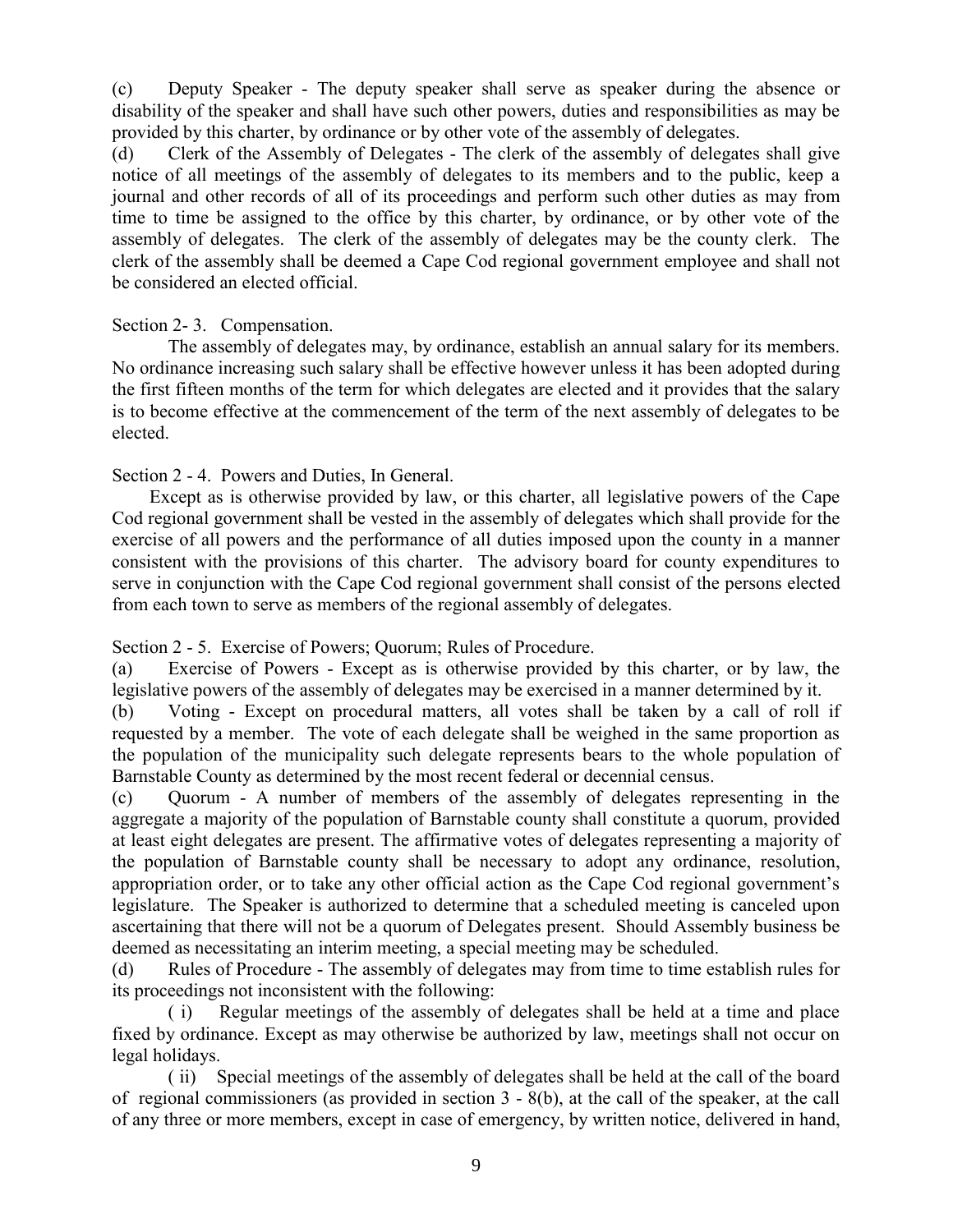or to the place of residence or business of each member at least seventy-two hours in advance of the time set and which notice shall include the subjects to be acted upon at such special meeting.

(iii) Except as may otherwise be authorized by law, all meetings of the assembly of delegates and any committee or sub-committee thereof shall at all times be open to the public and to representative of the communications media.

(iv) Every matter which comes before the assembly of delegates shall be put to a vote, the results of which shall be recorded. When requested by any member the vote shall be by roll call and the vote of each member shall be recorded in the journal.

( v) Delegates shall be provided the Manual of Governance and Administrative Code at the beginning of each session, and such documents shall be reviewed so as to provide procedures to be followed and continuity in service.

(vi) The clerk of the assembly of delegates shall keep a full, accurate and up-to-date record of the proceedings of the assembly of delegates and shall make it available for inspection by the public at any reasonable time.

#### Section 2 - 6. Prohibition.

 No member of the assembly of delegates shall individually, or collectively, seek to influence the board of regional commissioners to dismiss, to appoint, or to promote any person to any position in the executive branch of the Cape Cod regional government.

 The members of the assembly of delegates shall deal with officers and employees of the Cape Cod regional government solely through the board of regional commissioners and the administrator. All contact with employees, all actions and communications concerning the Cape Cod regional government, administrative activity and provisions of services shall be solely through the board of regional commissioners and the administrator, except as is otherwise provided in this charter.

This section shall not prohibit the assembly of delegates from conducting an inquiry into any act or problem of administration as provided in section 2 - 7.

No member of the assembly of delegates shall, during the term of office for which elected, or, within twelve months following the expiration of such term, hold any appointed compensation office, position or employment in or under the Cape Cod regional government.

This provision shall not, however, prevent a former officer or employee of the Cape Cod regional government who has taken a leave of absence during service on the assembly of delegates from resuming such office or employment at the expiration of the term of office for which elected.

#### Section 2 - 7. Inquiring and Investigation.

 The assembly of delegates may at any time upon a request filed by any of its members request a report on any aspect of the Cape Cod regional government by making such a request, in writing, to the board of regional commissioners.

The assembly of delegates may require the board of regional commissioners and the administrator to appear before the assembly of delegates sitting as a committee of the whole and to bring before the assembly of delegates such records and reports, and such officials and employees of the Cape Cod regional government as the assembly of delegates shall deem necessary to insure clarification of any matter under study.

 The assembly of delegates may summon witnesses to attend and to testify and to produce books and papers at a hearing before it, or a special committee of the assembly of delegates, in the same manner and with the same penalties as is provided for other multiple member bodies by sections eight to eleven, inclusive, of chapter two hundred and thirty-three of the General Laws.

 The assembly of delegates may, by a vote representing a majority of the population of the Cape Cod regional government, delegate any number of its members as an ad hoc committee to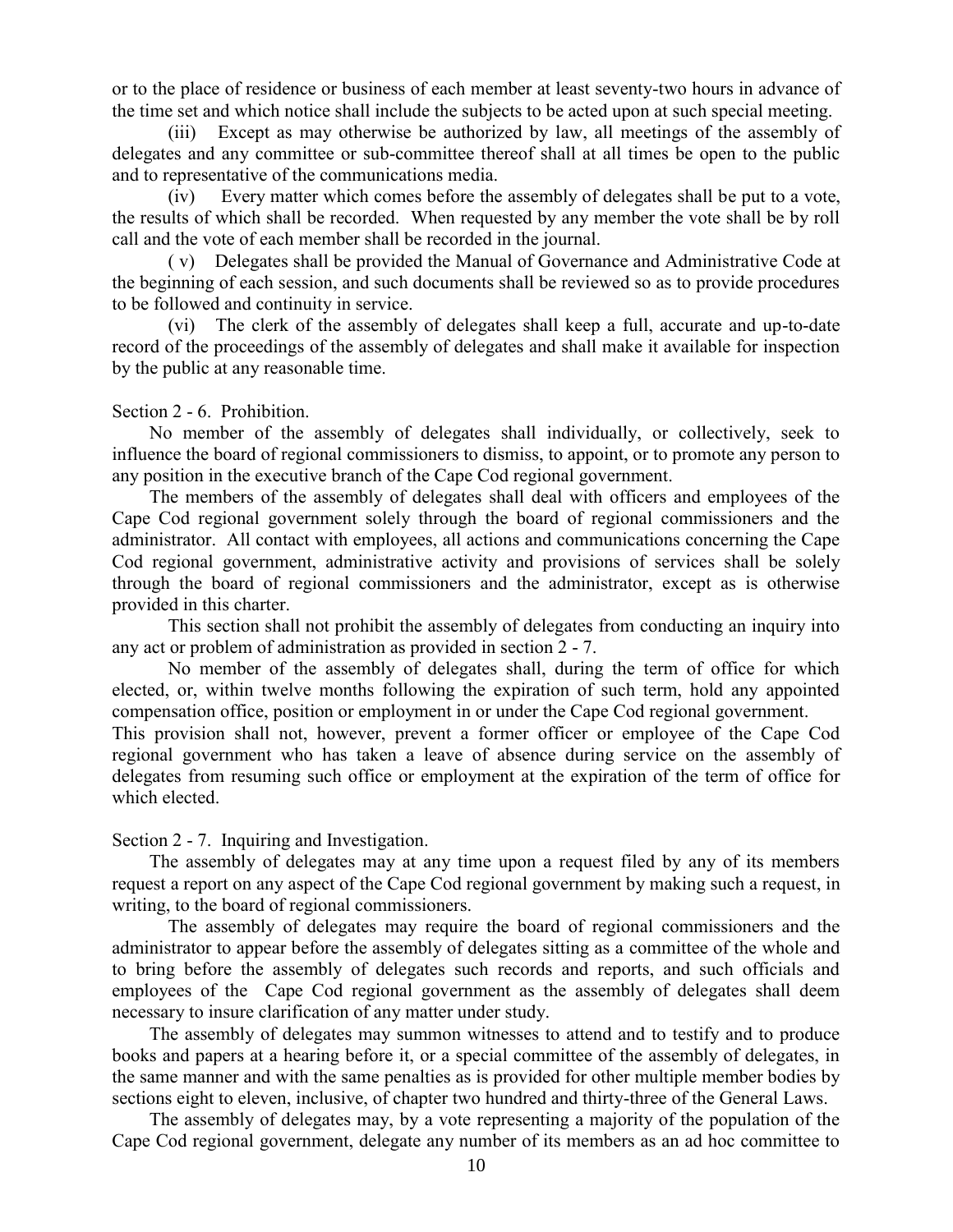consult with the board of regional commissioners or the administrator on any matter and to report back to the full assembly of delegates with the results of such meeting.

Section 2 - 8. Exercise of Powers.

(a) In General - The legislative powers of the Cape Cod regional government vested in the assembly of delegates shall be exercised by the adoption of ordinance, except as provided in section (b) below.

(b) Exception, Resolution - The following matters may be provided for by resolution and shall not be deemed to require an ordinance:

- (i) The establishment of an advisory council on any subject;
- (ii) The conduct of any inquiry or an investigation;
- (iii) The adoption of rules governing the conduct of its own business;

 (iv) The establishment of times and places for special meetings of the assembly of delegates;

 (v) The establishment of the assembly of delegates as a committee of the whole and the delegation of its members as an ad hoc committee;

(vi) The election, appointment and removal of such officers and employees as the assembly of delegates is permitted by this charter, or otherwise;

(vii) Approval of contracts presented by the board of regional commissioners; and

- (viii) Actions specified as resolutions;
- (ix) The expression of such policies or opinions as requires no formal action.

(c) Form of Ordinance - Every proposed ordinance shall be introduced in writing and in the form required for final adoption. The enacting clause shall be: "The Cape Cod regional government, known as Barnstable county, hereby ordains;".

(d) Acts required to be by Ordinance - In addition to such other acts as this charter or any other provision of law requires to be by ordinance, the following acts of the assembly of delegates are required to be by ordinance:

(i) Establishment, alter or abolish any department, office or agency;

 (ii) Provide for a fine or other penalty or establish a rule or regulation for violation of which a fine or other penalty is imposed;

(iii) Make appropriations, or transfer appropriations from the account of one agency to another;

- (iv) Grant, renew or extend a franchise;
- (v) Regulate the rate charged for any service provided to any other governmental unit;
- (vi) Authorize the borrowing of money;

(vii) Authorize the conveyance or lease of any real estate belonging to the Cape Cod regional government;

(viii) Adopt, with or without amendment, ordinances proposed by voters in accordance with the initiative procedures as provided in Article 7; and

(ix) Amend or repeal any ordinance previously adopted.

(e) Procedures - A proposed ordinance may be introduced by any member of the assembly of delegates, or by the board of regional commissioners, at any regular or special meeting of the assembly of delegates. The clerk of the assembly of delegates shall forthwith distribute copies of the proposal to each delegate present, to any of the regional commissioners present, and to the administrator, if present. After an ordinance has been introduced and unless it is rejected at the same meeting by the affirmative votes of delegates representing not less than three-fourths of the population of Barnstable county, the clerk of the assembly of delegates shall promptly cause the proposed ordinance to be published together with a notice stating the time and place at which a public hearing will be held on consideration of the proposal.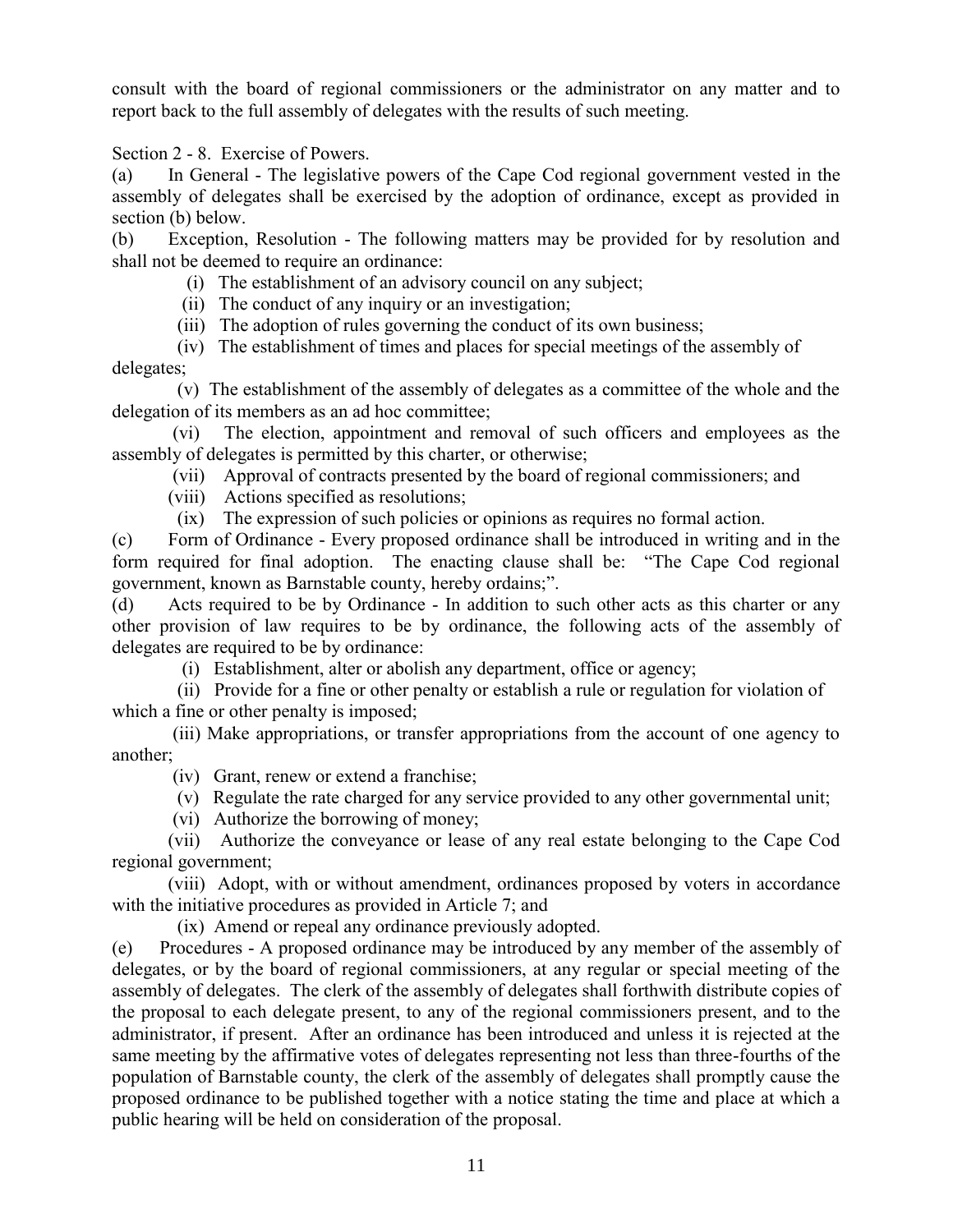(f) Public Hearing - The public hearing on any proposed ordinance shall follow the required publication by at least one week. At the public hearing copies of the proposed ordinance shall be available for distribution to interested persons and all persons present shall be given the opportunity to be heard.

(g) Action by Assembly of Delegates - The assembly of delegates may adopt, with or without amendment, or reject, any proposed ordinance following the public hearing.

(h) Publication of Adopted Ordinance - As soon as practicable following adoption of any ordinance it shall be printed and published.

(i) Time of Taking Effect - Except as otherwise provided by this charter, every adopted ordinance shall take effect on the thirty-first day following its adoption, unless a later date is specified in the ordinance.

(j) Published, Defined - As used in this section the term "Published" means:

 (i) That at least a brief summary of the proposed ordinance or adopted ordinance has been published, along with public notice that a public hearing is to be held, in local newspapers;

(ii) That copies of the proposed ordinance or adopted ordinance, have been made available to representatives of the communications media;

(iii) That copies of the proposed ordinance or adopted ordinance have been distributed to the clerks of every municipality in the county for posting on municipal bulletin boards.

(iv) That a reasonable number of copies of the proposed ordinance have been printed for free distribution to any interested person requesting the same, or in the case of an adopted ordinance, for sale, at a cost not to exceed the actual cost thereof to persons requesting the same.

Section 2 - 9. Emergency Ordinances.

 The assembly of delegates, in appropriate circumstance to meet a public emergency affecting life, health or property, may adopt emergency ordinances. No emergency ordinance shall be used to grant, renew or extend a franchise; or to regulate the rate charged for any service.

Emergency ordinances shall be submitted in the same manner as other proposed ordinances, but, every emergency measure shall be plainly designated as such and shall contain a preamble, which shall be separately voted upon, which declares that an emergency exists and which describes the emergency in clear and specific terms.

The affirmative vote of delegates representing two-thirds of the population of Barnstable county shall be necessary to adopt any emergency ordinance.

 Every emergency ordinance shall automatically stand repealed on the sixty-first day following its adoption.

Section 2 - 10. Filling of Vacancies.

If a vacancy shall occur in the office of assembly of delegates with more than six months remaining of the term for which delegates are elected, a successor shall be chosen in accordance with the following procedure:

 The clerk of the assembly of delegates shall cause a notice of vacancy to be sent to the clerk of the municipality in which the vacancy exists. The clerk of said municipality shall, forthwith, cause such notice to be posted on the municipal bulletin boards. Any voter, a resident of Barnstable county for at lease one year, desiring to be considered to fill such vacancy shall, in writing, so advise the board of selectmen, town council in the town of Barnstable, or the officer or agency performing similar duties in such municipality. The board of selectmen or town council shall make provision for the interview, in public sessions, of all persons who have indicated such interest. Not more than twenty-one days following the date of the notice sent by the clerk of the assembly of delegates, the board of selectmen or town council shall, by a majority vote, choose one person from the municipality to fill such vacancy and shall issue a certificate of such selection to the clerk of the assembly of delegates. Upon receipt of the said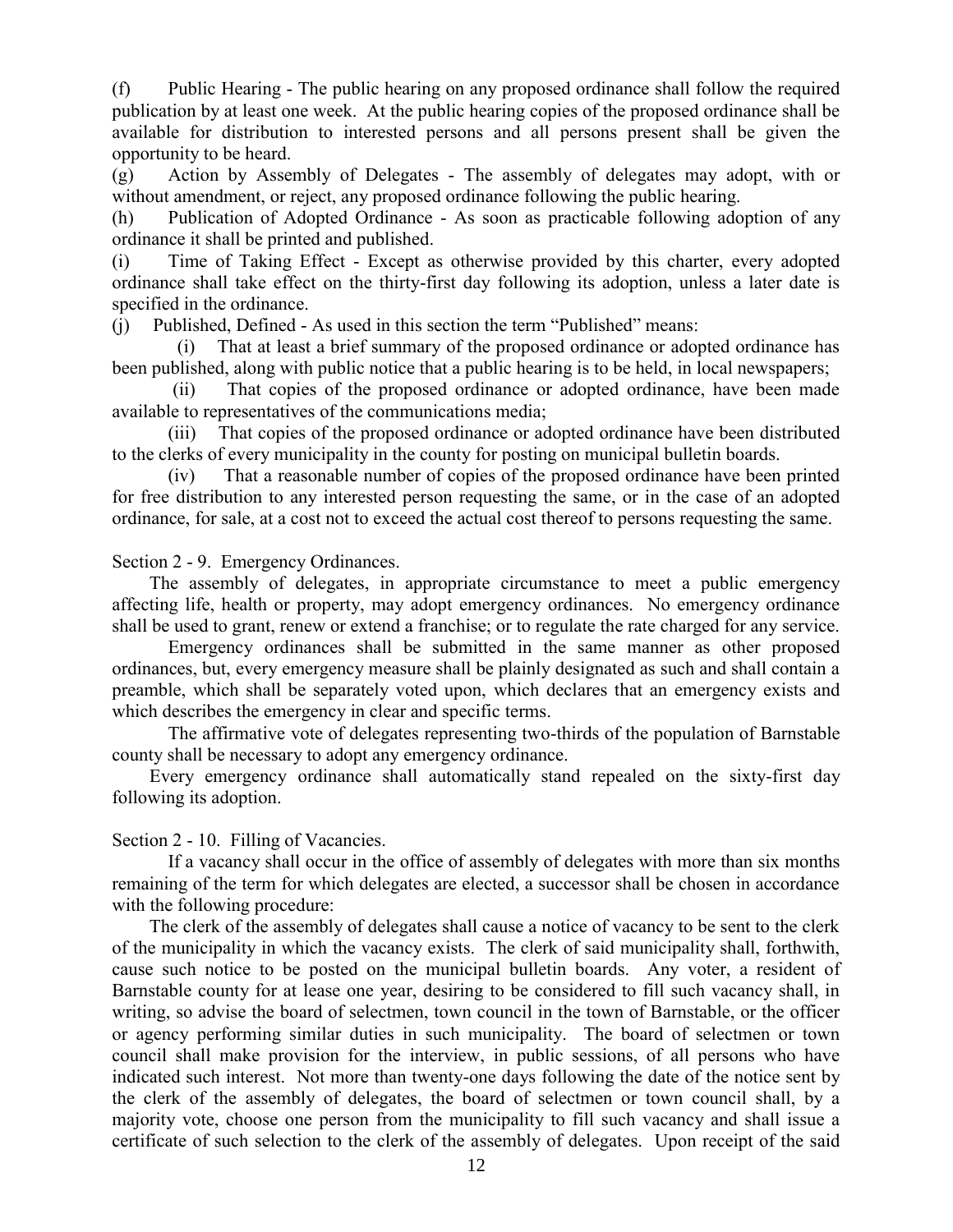certificate the clerk of the assembly of delegates shall administer the oath of office to such person and shall enter such person name on the official list of assembly of delegates. If, at the expiration of thirty days following the issuance of notice by the clerk of the assembly of delegates that a vacancy from that municipality exists, no certificate has been received, the assembly of delegates may vote to fill such vacancy by electing any registered voter resident of the affected municipality for one year or more to fill such vacancy. The clerk of the assembly of delegates shall administer the oath of office to the person thus chosen who shall serve for the balance of the unexpired term.

#### Section 2 – 11 – Excessive Absence

In the event a delegate of the assembly fails to attend regular meetings of the assembly, committee meetings, and fails to represent the town within which the delegate was elected for a significant period of time, to be established by ordinance, without filing a reasonable excuse with the clerk of the assembly, the assembly of delegates shall notify the board of selectmen in the town that the delegate represents, or in the case of Barnstable, its town council. The board of selectmen, upon majority vote, may declare the seat vacant. Upon the declaration that the seat is vacant, the procedures of section  $2 - 10$  shall be followed.

#### ARTICLE 3 -- EXECUTIVE BRANCH

#### Section 3 - 1. Board of Regional Commissioners.

(a) Composition, Term of Office - The executive powers of the Cape Cod regional government shall be exercised by a board of regional commissioners consisting of three members. Regional commissioners shall be elected for terms of four years each, so arranged that nearly an equal number of such terms as is possible shall be elected at each biennial state election. The provisions of section one hundred fifty-eight of chapter fifty-four of the General Laws shall apply to such elections. The regional commissioners shall have all of the same powers and duties conferred or imposed by law to county commissioners.

(b) Compensation - The assembly of delegates shall by ordinance, establish an annual salary for the members of the board of regional commissioners. The salary shall be reasonable and commensurate with the duties of the office and may not be lowered for any member during a term of office. No ordinance changing the salary for members of the board of regional commissioners shall be effective unless it has been adopted during the first fifteen months of the term for which commissioners are elected and it provides the new rate of compensation is to be effective upon the reorganization of the board of regional commissioners following an election for that office.

(c) Organization - The board of regional commissioners shall meet to organize on the first business day of January and shall choose a chairperson and a vice-chairperson to serve for a term of one year.

(d) Exercise of Powers - The board of regional commissioners shall conduct all of their official business with at least two members of the board present, provided proper notice has been given to the absent member. A vote of two members of the board of regional commissioners shall be sufficient to exercise any power residing in the board of regional commissioners.

#### Section 3 - 2. Executive Powers.

 The executive powers of the Cape Cod regional government shall be vested solely in the board of regional commissioners and may be exercised whether directly by such board, or through the several regional agencies under its direction and supervision. The board of regional commissioners shall cause this charter, the laws and the ordinances and orders for the governmental and administration of the Cape Cod regional government to be enforced.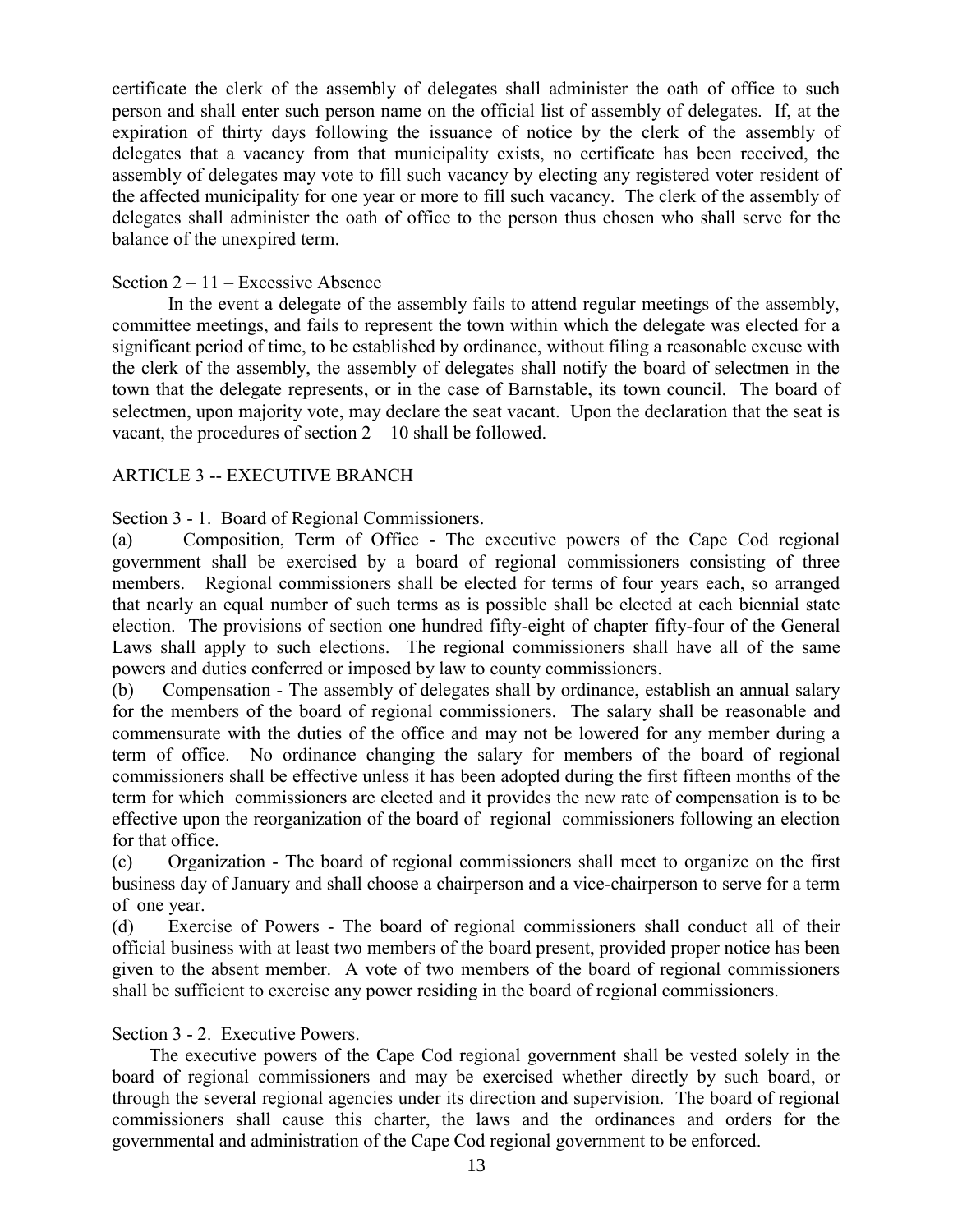The board of regional commissioners shall exercise a general supervision and direction over all agencies of the Cape Cod regional government, unless otherwise provided by law. Each agency shall furnish to the board of regional commissioners, forthwith when so requested, any information, materials or otherwise as the board of regional commissioners may request and as the needs of that office and the interest of the Cape Cod regional government may require.

Section 3 - 3. Powers and Duties.

 The board of regional commissioners shall have, possess and may exercise all the powers, rights and duties commonly associated with the office of chief executive of a local government unit. The powers and duties of the board of regional commissioners shall include, but are not limited to, the following:

(a) Prepare and submit to the assembly of delegates an annual operating budget, and a capital outlay budget, as provided in Article 5.

(b) Supervise the care and custody of all Cape Cod regional government property, institutions and agencies.

(c) Supervise the collection of all Cape Cod regional government revenues and the disbursement of all funds.

(d) Supervise the selection of the depositories for all Cape Cod regional government funds.

(e) Keep the assembly of delegates and the public fully informed as to the financial and administrative condition of the Cape Cod regional government by filing oral or written reports with the assembly of delegates, at least semi-annually, summarizing such condition.

(f) To make at any time such recommendations to the assembly of delegates for action required to be taken by it as the board of regional commissioners deems necessary for the improvement of the Cape Cod regional government and the welfare of its residents.

(g) Sign all deeds, contracts, bonds or other instruments requiring the consent of the Cape Cod regional government.

(h) At any time to inquire into the conduct of office or performance of duty of any Cape Cod regional government officer, department head or employer.

(i) The identification of emergency situations.

(j) The declaration of emergencies.

(k) Designation of newspaper to be used to give notice of Cape Cod regional government matters to the public.

Section 3 - 4. Delegation by Regional Commissioners.

 The board of regional commissioners may authorize the administrator or any subordinate officer or employee of the Cape Cod regional government to exercise any power, function or duty assigned by this charter to the board of regional commissioners provided, however, that all acts which are performed under any such designation shall be deemed to be the acts of the board of regional commissioners.

Section 3 - 5. Appointments by Board of Regional Commissioners.

 The board of regional commissioners shall appoint and in appropriate circumstances may remove, subject to the provision of any collective bargaining agreements as may be applicable, all Cape Cod regional government officers, department heads, members of multiple member bodies and all Cape Cod regional government employees for which no other method of selection is provided by this charter.

Section 3 - 6. Temporary Appointments to Cape Cod Regional Government Office.

 Whenever any vacancy in a Cape Cod regional government office whether temporary or permanent and the needs of the Cape Cod regional government require that such office be filled,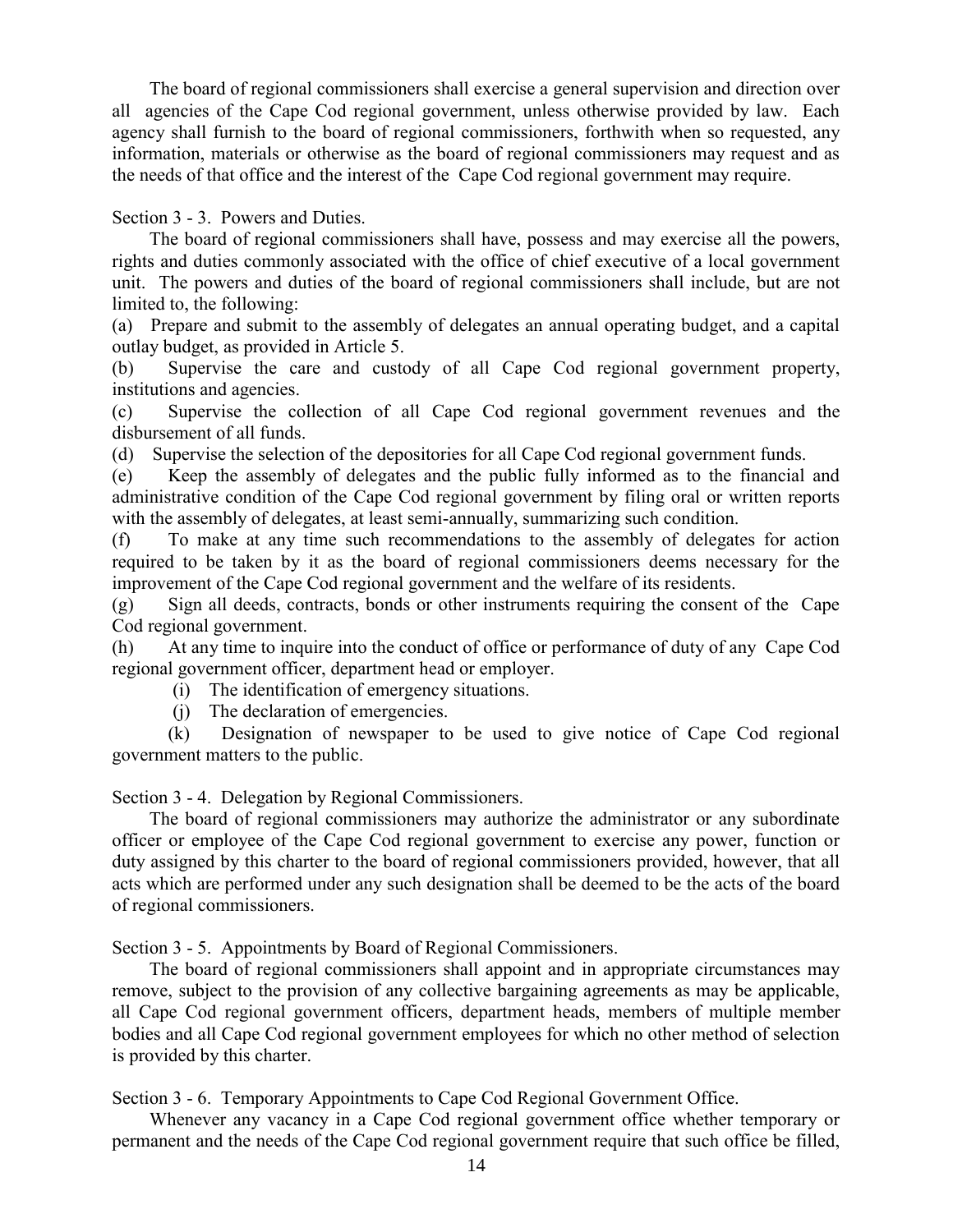the board of regional commissioners may designate the head of some other Cape Cod regional government office or agency or a Cape Cod regional government officer or employee to perform the duties of the office on a temporary or acting basis until such time as the incumbent resume the duties of the office or the position has been filled in the manner provided by this charter, or by Cape Cod regional government ordinance.

#### Section 3 - 7. Communications: Special Meetings.

(a) Communication to Assembly of Delegates - Annually, at the first regular business meeting of the assembly of delegates held in each calendar year the board of regional commissioners shall in person, or in writing, submit to the assembly of delegates a report on the state of the Cape Cod regional government including an indication of such plans and proposals for changes in Cape Cod regional government programs and services as the board of regional commissioners intends to propose during the ensuing year. The board of regional commissioners shall, from time to time throughout the year, in person, or in writing, submit to the assembly of delegates specific proposals to be considered for adoption by the assembly of delegates as the board of regional commissioners deems to be necessary or desirable.

(b) Special Meetings of the Assembly of Delegates - The board of regional commissioners may at any time and for any purpose call a special meeting of the assembly of delegates by causing a notice of such meeting to be delivered in hand or to the place of residence or of business of each member of the assembly of delegates. Except in cases of special emergency, of which the board of regional commissioners shall be the sole judge, such notice shall be delivered at least seventy-two hours in advance of the time set and public notice shall be given as otherwise required by this charter or by law.

#### Section 3 - 8. Approval of the Board of Regional Commissioners, Exception

 Every order, ordinance, resolution or other vote of the assembly of delegates pertaining to the business and affairs of the Cape Cod regional government (but not including matters relating to the internal affairs of the assembly of delegates or resolutions merely stating an opinion of the assembly of delegates) shall forthwith following its adoption be presented to the board of regional commissioners. If the board of regional commissioners approves of such measure, the signature of a majority of the members of the board of regional commissioners shall be affixed to the said measure and is shall, subject to the provisions of Article 7, be deemed to be in effect. If the board of regional commissioners disapproves of such measure, the board of regional commissioners shall within ten days following the date the approved copy of the measure is filed in its office return the measure to the assembly of delegates with specific reasons for such disapproval, in writing, attached thereto.

The assembly of delegates shall upon receipt of notice of disapproval from the board of regional commissioners forthwith reconsider the measure. If the assembly of delegates shall, notwithstanding the objections of the board of regional commissioners, by a vote of its members representing two-thirds of the population of Barnstable county, taken by roll call vote, again pass the measure, the measure shall, subject to the provisions of Article 7, be deemed to be in effect.

 If the board of regional commissioners has not signed nor returned a measure adopted by the assembly of delegates to the assembly of delegates within ten days following its receipt, said measure shall, subject to the provisions of Article 7, be deemed to be in effect at the expiration of such time notwithstanding such failure by the board of regional commissioners. If the assembly of delegates has not acted upon a message of disapproval filed with it by the board of regional commissioners within fourteen days of such filing the measure shall be deemed to have been rejected by the assembly of delegates at the expiration of such period.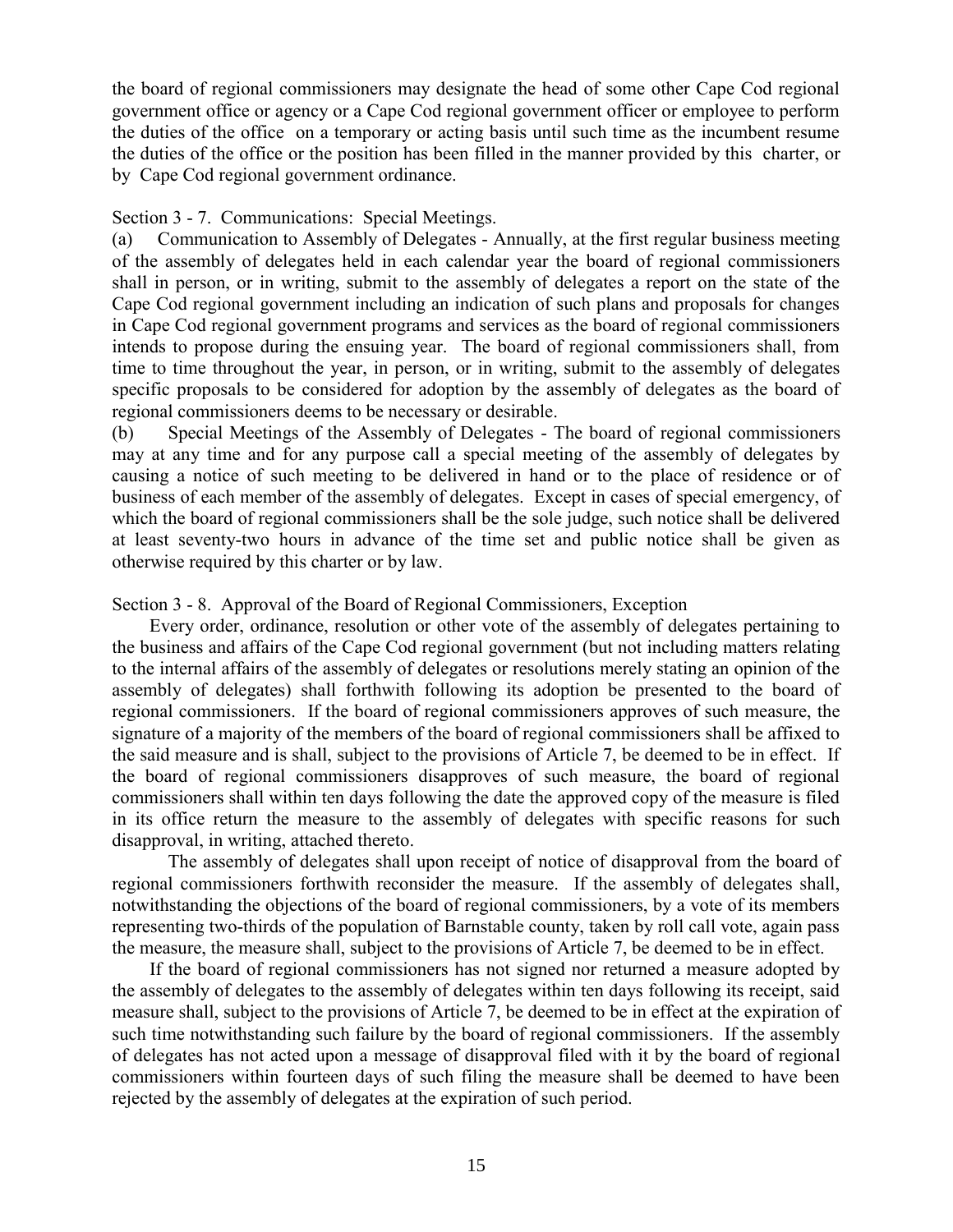Section 3 - 9. Vacancy in Office of Board of Regional Commissioners.

If a vacancy occurs in the office of member of the board of regional commissioners during the term for which a member is chosen, the assembly of delegates shall order the office to be filled at the next regular biennial state election to be held one hundred and twenty or more days following the date such vacancy occurs.

Forthwith when a vacancy in the office of board of regional commissioners occurs, the assembly of delegates shall act to temporarily fill such vacancy by electing some suitable person, not a resident of the same municipality as either of the other members of the board of regional commissioners who remain in office, and who shall serve in such office until a successor is chosen at the next biennial state election. Upon the election of a successor by the voters, such person shall forthwith assume the duties of the office and shall serve as a member of the board of regional commissioners for the period between the election and the organization of the government on the first business day in January following, in addition to the term for which elected.

Nothing in this section shall be deemed to prevent a member of the assembly of delegates from being chosen to serve as temporary member of the regional commissioners or from being a candidate for the office of regional commissioner.

Whenever a member of the assembly of delegates becomes the temporary regional commissioner pursuant to this provision, a vacancy shall be deemed to exist in the assembly of delegates from the municipality such person had represented.

Section 3 - 10. Cape Cod Regional Government Administrator, Qualifications, Term of Office; Compensation.

(a) Appointment, Qualifications, Term of Office. - The chief administrative office of the Cape Cod regional government shall be an administrator, who shall be appointed by a majority vote of the board of regional commissioners to serve for an indefinite term. The administrator shall be a person especially fitted by education, training and experience in public administration to perform the duties of the office. The administrator shall devote full time to the office and shall not be actively engaged in any other business, occupation or profession while serving as administrator.

(b) Compensation - The board of regional commissioners shall fix the compensation of the administrator within the sum appropriate for that purpose, annually. The salary shall be reasonable and commensurate with the duties of the office and may not be lowered during the tenure of an incumbent.

(c) Administrative Powers - The administrator shall exercise a general supervision and direction over all Cape Cod regional government agencies, unless otherwise provided by law. Each Cape Cod regional government agency shall furnish to the administrator, forthwith when so requested, any information, materials or otherwise as the administrator may request and as the needs of that office and the interest of the Cape Cod regional government may require.

Section 3 - 11. Cape Cod Regional Government Administrator, Powers and Duties.

 The administrator shall have, possess and may exercise all the powers, rights and duties commonly associated with the office of chief administrative officer of a local governmental unit. The powers and duties of the administrator shall include, but are not limited to, the following:

(a) To prepare and submit to the board of regional commissioners for its consideration and further action an annual operating budget, and a capital outlay budget, as provided in article 5.

(b) To establish the schedules and procedures to be followed by all Cape Cod regional government departments, offices and agencies in connection with their budget and supervise and administer all phases of the budgetary process following adoption of the budget by the assembly of delegates and throughout the fiscal year.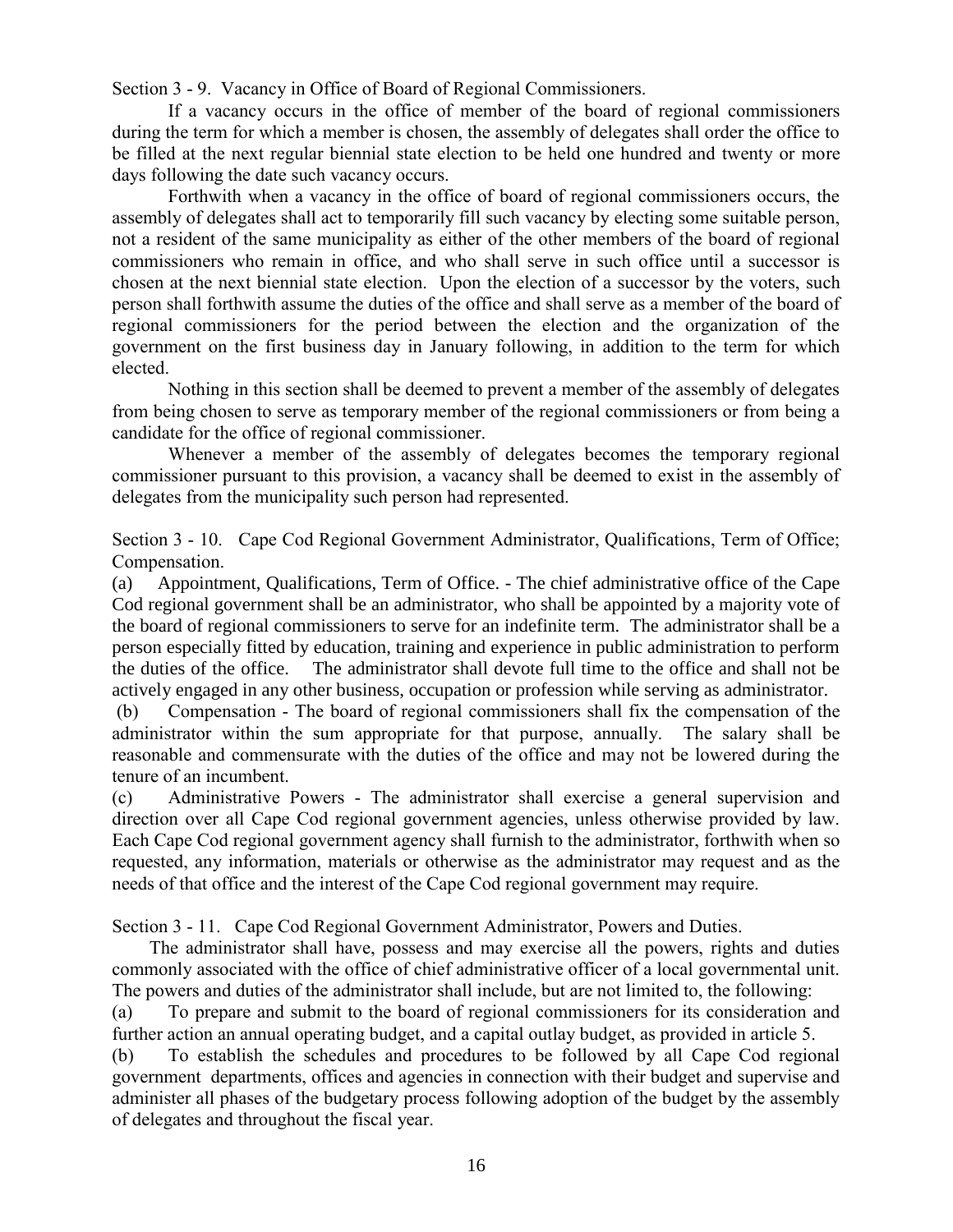(c) To be responsible for the conduct of all negotiations with Cape Cod regional government employees concerning wages, hours and other conditions of employment and the negotiation of all other contracts proposed to be entered into by the county.

(d) To develop, install and maintain centralized procedures applicable to all Cape Cod regional government agencies, including, but not limited to purchasing, budgeting and personnel administration.

(e) To be responsible for recommending personnel actions to the board of regional commissioners including the appointment and removal of officers and employees appointed by it.

(f) To keep the board of regional commissioners, the assembly of delegates, and the public fully informed as to the financial and administrative condition of the Cape Cod regional government by filing reports with the board of regional commissioners, at least semi-annually, summarizing such condition.

(g) To make at any time such recommendations to the board of regional commissioners for actions required to be taken by it as the administrator deems necessary for the improvement of the Cape Cod regional government and for the welfare of its residents.

(h) To review and make recommendations to the board of regional commissioners concerning all contracts, bonds or other instruments requiring the consent of the Cape Cod regional government.

(h) To review, analyze and forecast trends of Cape Cod regional government services, programs and finances and make such recommendations to the board of regional commissioners, department heads and other personnel affected as the administrator shall deem necessary, desirable or expedient.

(i) To inquire at any time into the conduct of office or performance of duty of any Cape Cod regional government officer, department head or employee.

(j) To require any Cape Cod regional government agency to prepare and to submit such reports, records and summaries of operations and activities as may be necessary to assist in the proper administration of the county.

(k) To perform any other duties as may be required to be performed by the administrator by this charter, by Cape Cod regional government ordinance or by other vote of the board of regional commissioners.

Section 3 - 13. Delegation of Authority.

 The administrator may authorize any subordinate officer, department head or employee of the Cape Cod regional government to exercise any power, function or duty assigned by this charter to the administrator provided, however, that all acts which are performed under any such delegation shall be deemed to be the acts of the administrator.

Section 3 - 14. Acting Cape Cod Regional Government Administrator.

(a) Vacancy - Any vacancy in the office of administrator shall be filled as soon as possible by the board of regional commissioners but pending such appointment the board of regional commissioners shall designate a qualified Cape Cod regional government officer, department head or employee to perform the duties of the administrator on an acting basis, or, it may appoint a qualified retired officer, department head or employee to serve as acting administrator. The appointment of an acting administrator shall be for a term not to exceed three months, provided however, one renewal thereof, not to exceed an additional three months, may be made.

(b) Powers and Duties - The powers of a temporary or acting administrator, under (a) or (b) above, shall be limited to matters not admitting of delay and shall include authority to make temporary, emergency appointments or designations, to Cape Cod regional government office or employment, but no appointments or designations of a permanent nature shall be made.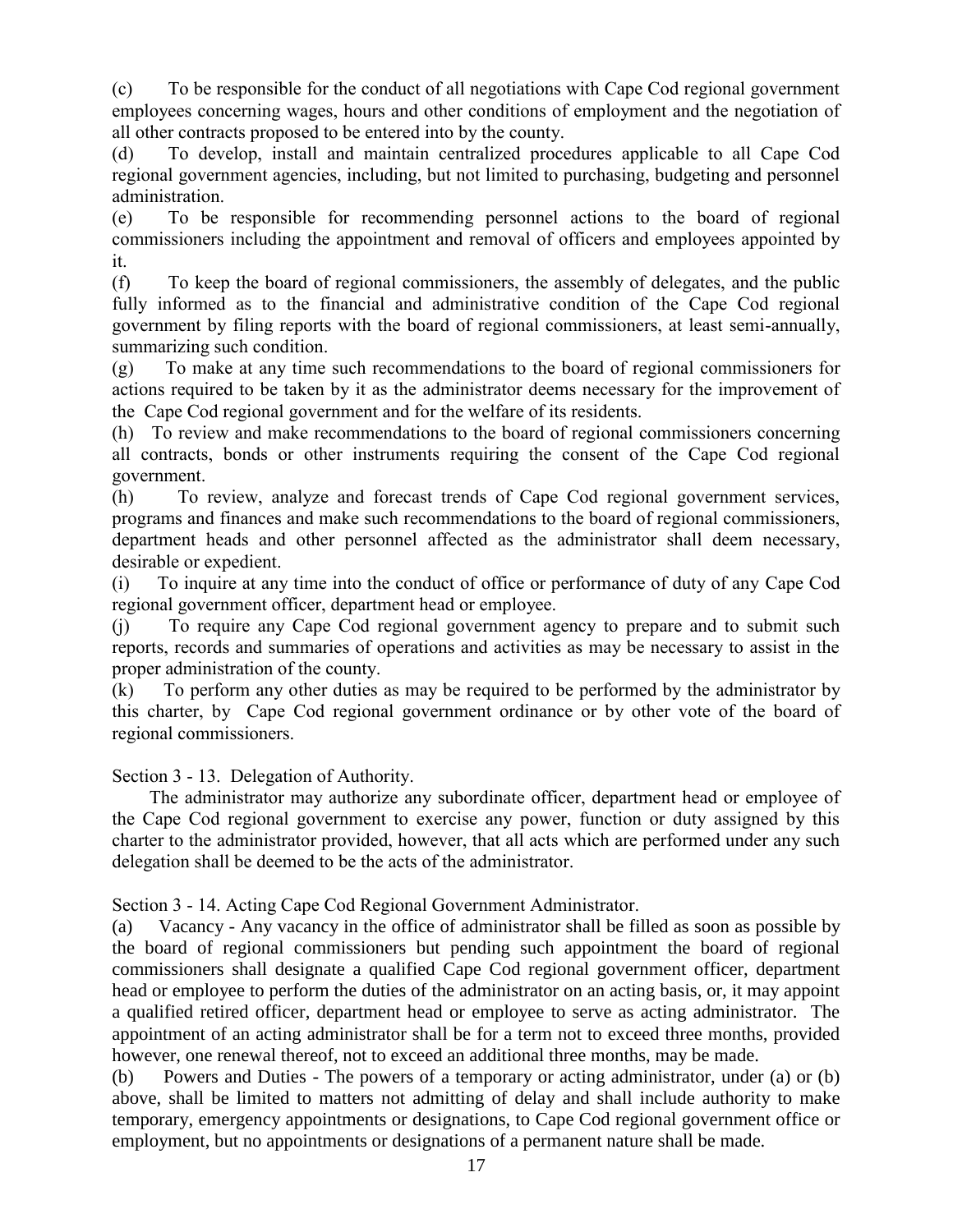Section 3 - 15. Removal and Suspension.

 The board of regional commissioners may, by a majority vote of the full board of regional commissioners, terminate and remove, or suspend, the administrator from office in accordance with the following procedure:

(a) The board of regional commissioners shall adopt a preliminary resolution of removal by the affirmative vote of a majority of all its members which must state the reason or reasons for removal. This preliminary resolution may suspend the administrator for a period not to exceed ninety days. A copy of the resolution shall be delivered to the administrator forthwith.

(b) Within five days after receipt of the preliminary resolution the administrator may request a public hearing by filing a written request for such hearing with the regional clerk. This hearing shall be held at a meeting of the board of regional commissioners not later than thirty days after the request is filed not earlier than twenty days. The administrator may file a written statement responding to the reasons stated in the resolution of removal with the board of regional commissioners provided the same is received at the office of the regional clerk at least fortyeight hours in advance of the public hearing.

(c) The board of regional commissioners may adopt a final resolution of removal, which may be made effective immediately, by the affirmative vote of a majority of all of its members not less than twenty nor more than thirty days following the date of delivery of a copy of the preliminary resolution to the administrator, if the administrator has not requested a public hearing; or, within ten (10) days following the close of the public hearing if the administrator has requested one. Failure to adopt a final resolution of removal within the time periods as provided in this section shall nullify the preliminary resolution of removal, and the administrator shall, at the expiration of said time, forthwith resume the duties of the office.

 The administrator shall continue to receive a salary until the effective date of a final resolution of removal.

All authority and responsibility for such suspension or removal shall be in the board of regional commissioners.

#### ARTICLE 4 -- ADMINISTRATIVE ORGANIZATION

Section 4 - 1. Elected Officers.

(a) In General - Notwithstanding direct election by the voters, the officers named in this section shall be subject to the call of the board of regional commissioners at all reasonable times for consultation, discussion and for the coordination of the business of the Cape Cod regional government.

(b) Vacancies - In the event a vacancy shall occur in any office filed by the voters under this section, the board of regional commissioners, subject to the approval of the assembly of delegates, shall appoint a suitable person to serve until the next biennial state election at which time the office shall be filled by the voters for the regular term of years.

(c) Sheriff - There shall be a sheriff elected as provided by law. The sheriff shall have the general care and superintendence of all jails and house of correction. The sheriff shall have all of the powers and duties which are given to sheriffs by General Laws and such additional powers and duties as may be provided by Cape Cod regional government ordinance or Administrative Code.

(d) Registry of Deeds. There shall be a register of deeds elected as provided by law. The register of deeds shall have general charge and superintendence of the Barnstable County registry of deeds and all of the books, records, deeds and other papers belonging thereto. The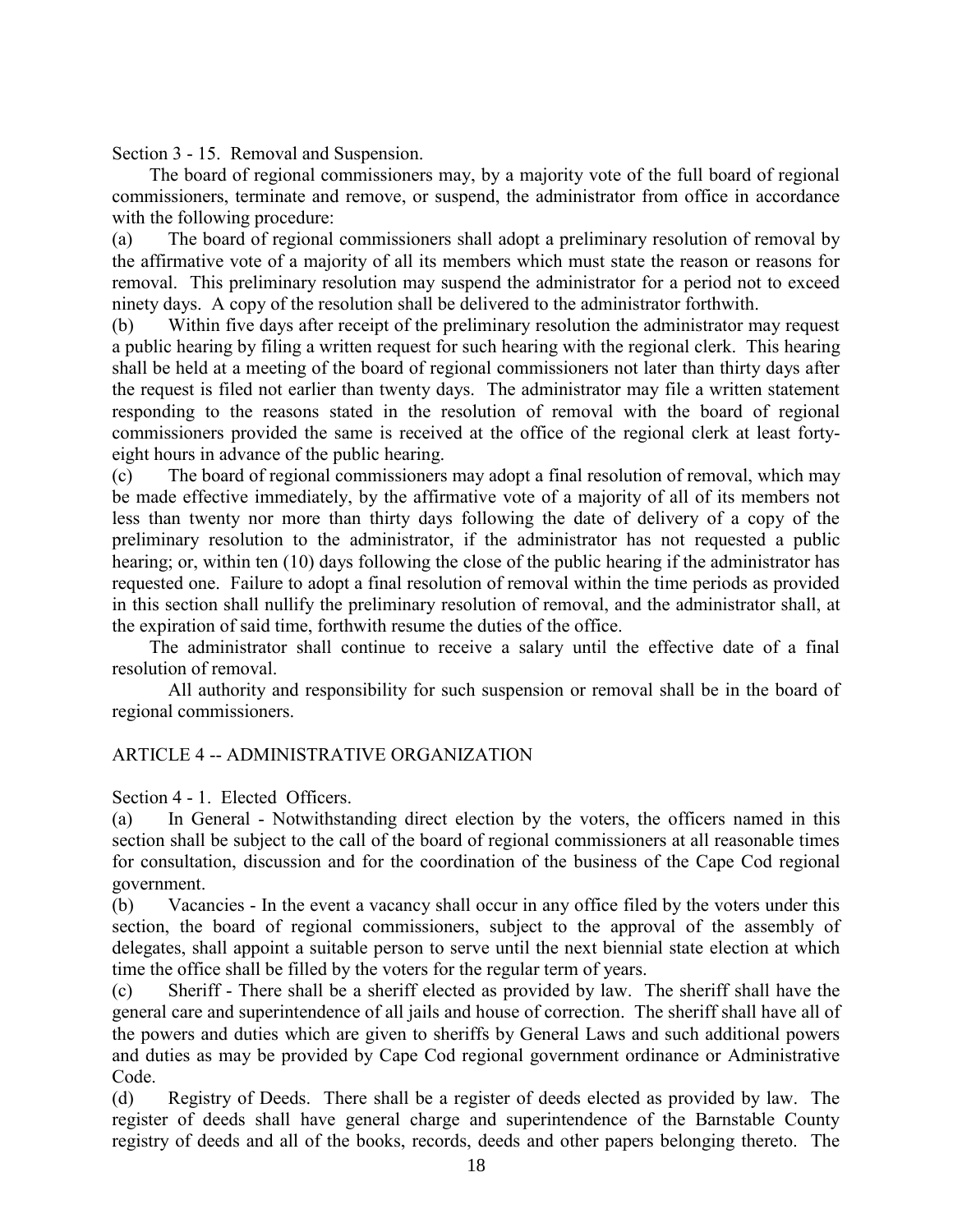register of deeds shall have all of the powers and duties that are given to registers of deeds by the General Laws and such other powers and duties as may be provided for by the Cape Cod regional government ordinance or Administrative Code.

#### Section 4 - 2. Appointed Officers.

(a) In General - The activities under the direction and supervision of the board of regional commissioners shall be distributed among such departments, offices and agencies as are established by this charter, or as may be established by ordinance, or by Administrative Code not inconsistent with this charter.

 Every department, office and agency of the Cape Cod regional government shall be headed by an officer appointed by and subject to the direction and supervision of the board of regional commissioners. With the consent of the assembly of delegates, the board of regional commissioners may appoint the same person to serve as the head of two or more departments, offices or agencies of the Cape Cod regional government.

 The board of regional commissioners may appoint, from time to time, one or more qualified citizens to serve as advisors to the board of regional commissioners or to any department, office or agency of the Cape Cod regional government.

(b) Charter Departments and Agencies

1. Department of Finance. There shall be a department of finance which shall be headed by a director of finance who shall be a person especially fitted by education, training and experience to perform the duties of the office. The department of finance shall be responsible for overseeing all of the financial affairs of the Cape Cod regional government and shall include the office of treasurer. The treasurer shall be a person especially fitted by education, training and experience to perform the duties of the office. The department of finance shall have all of the powers and duties which are given to county treasurers by general law, and such additional powers and duties as may be provided by Cape Cod regional government ordinance or Administrative Code which relate to financial matters and affairs. Notwithstanding the provisions of any general or special law to the contrary, the Director of Finance shall assume all functions, duties and responsibilities of the County treasurer with respect to the retirement system and for all other purposes as described in the General Laws.

2. Office of the Regional Clerk. There shall be a regional clerk, appointed by the board of regional commissioners to serve for a term of office as established by ordinance. The regional clerk shall be a person especially qualified by education, training and experience to perform the duties of the office. The office of the regional clerk shall coordinate and supervise all election and election related matters affecting the Cape Cod regional government with the city and town clerks, boards of registrars of voters, election commissions and other local officers performing similar duties. The regional clerk may, if chosen by the assembly of delegates, serve as clerk of the Assembly of Delegates. The office of regional clerk shall perform and may exercise such other powers and duties as may be assigned by this charter, by ordinance or by other vote of the Assembly of Delegates.

3. Regional Planning Agency. Any regional planning activity or function established pursuant to the provisions of chapter four hundred and fifty-three of the acts of nineteen hundred and sixty-five shall for all purposes be considered to be an agency under the charter and subject to all of the provisions of this charter. The Cape Cod Commission shall be deemed to be an agency within the structure of the Cape Cod regional government subject to all of the administrative, budgetary and other provisions of this charter. The Assembly of Delegates and the board of regional commissioners shall have and may exercise all authority for regional planning and environmental controls and management as may be authorized by state law and shall be responsible for the establishment of policies to guide all regional planning and development activities.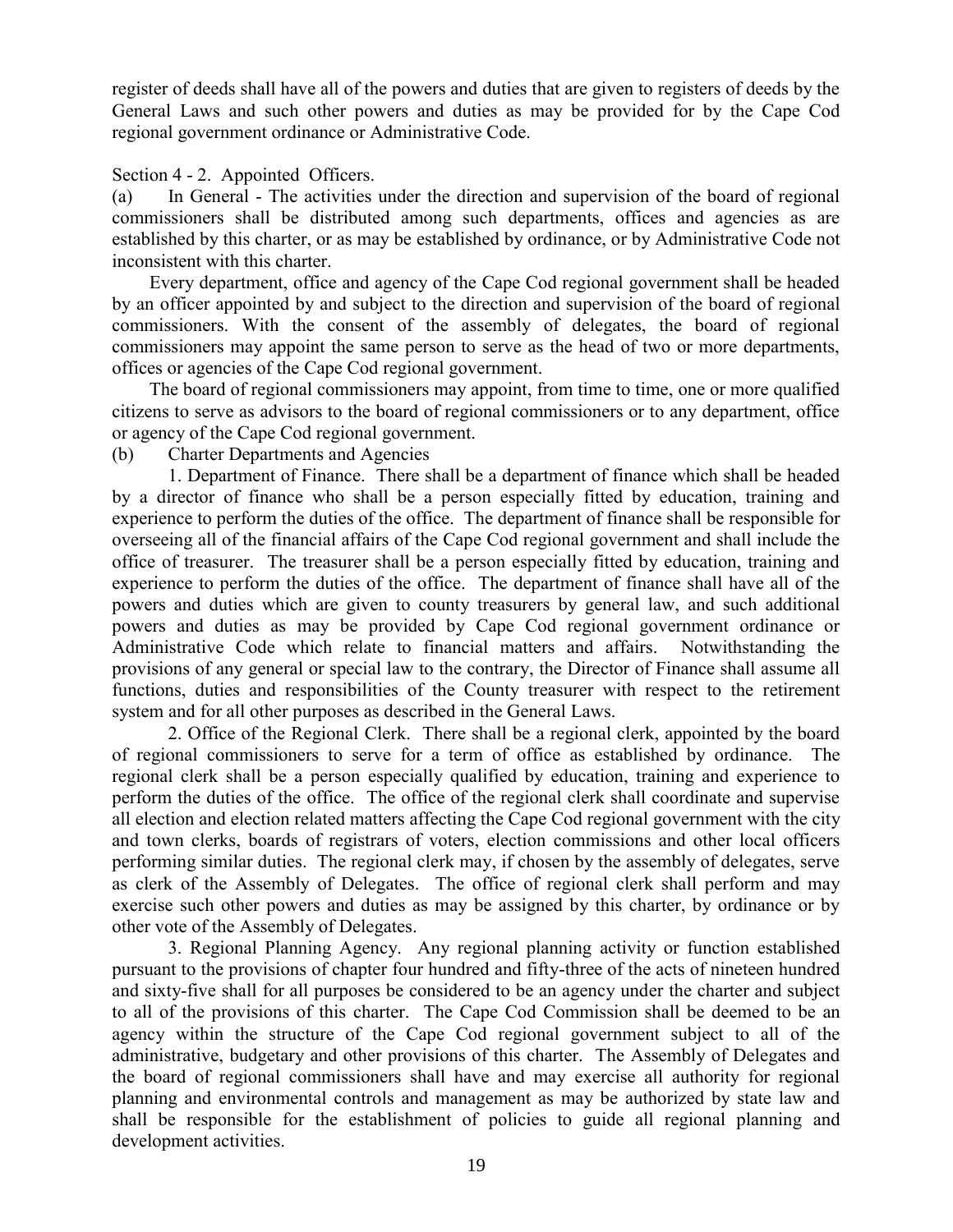4. Personnel System. There shall be established a personnel system which shall be administered by the administrator or another appropriate Cape Cod regional government officer to be determined by ordinance which shall include provision of all personnel matters not covered by or in conflict with a collective bargaining agreement, including, but not limited to such matters as classification of positions, recruitment, promotion, transfer, training, grievance procedures, evaluation and affirmative action.

#### (c) Administrative Organization

1. Organization of Cape Cod regional government agencies. The organization of the Cape Cod regional government into operating agencies for the provision of services and the administration of the government may be accomplished through either of the methods provided in this section.

(i) Ordinances - Subject only to an express prohibition in a general law or this charter, the assembly of delegates may, by ordinance, recognize, consolidate or abolish, create, merge or divide, alter the term of office, the manner of selection or, if a multiple member body, the number of members of any Cape Cod regional government agency, in whole or in part, establish new Cape Cod regional government agencies and may prescribe the functions, powers, duties and responsibilities of any such agency.

(ii) Executive Reorganizations - The board of regional commissioners, after consultation with any department, office or agency affected, may, from time to time, prepare and submit to the assembly of delegates plans of organization or reorganization for Cape Cod regional government administration. Whenever the board of regional commissioners prepares such a plan they shall invite representatives of the department, office or agency affected to attend one or more public hearings on such proposal, which the board of regional commissioners shall hold after giving notice by publication in a local newspaper of the date, time and place of the public hearing and the scope of the proposal.

The board of regional commissioners shall, following such hearing, provide for the submission of the proposed organizational plan, which may be amended or revised as a result of information developed at the public hearing, to the assembly of delegates. Said plan shall become effective at the expiration of sixty days following the date of its submission to the assembly of delegates unless the assembly of delegates has sooner adopted it or has rejected it by a formal vote.

 In acting upon an executive reorganization plan the assembly of delegates may act only to approve or disapprove of the plan and may not vote to amend it in any way.

2. Table of Organization. The board of regional commissioners shall prepare, maintain and keep current an organization chart which includes the personnel staffing as authorized for each Cape Cod regional government department, office and agency.

3. Publication of Administrative Code and Table of Organization. Whenever any change is made in the administrative structure of the Cape Cod regional government, a table of organization shall be published as an appendix to the ordinances of the Cape Cod regional government.

#### ARTICLE 5 -- FISCAL PROCEDURES

Section 5 - 1. Fiscal Year.

 The fiscal year of the Cape Cod regional government shall begin on the first day of July and shall end on the thirtieth day of June, unless provision is made by general law.

#### Section 5 - 2. Submission of Proposed Budget.

 Every Cape Cod regional government agency or department shall submit to the administrator its requested annual budget on or before the date designated by the board of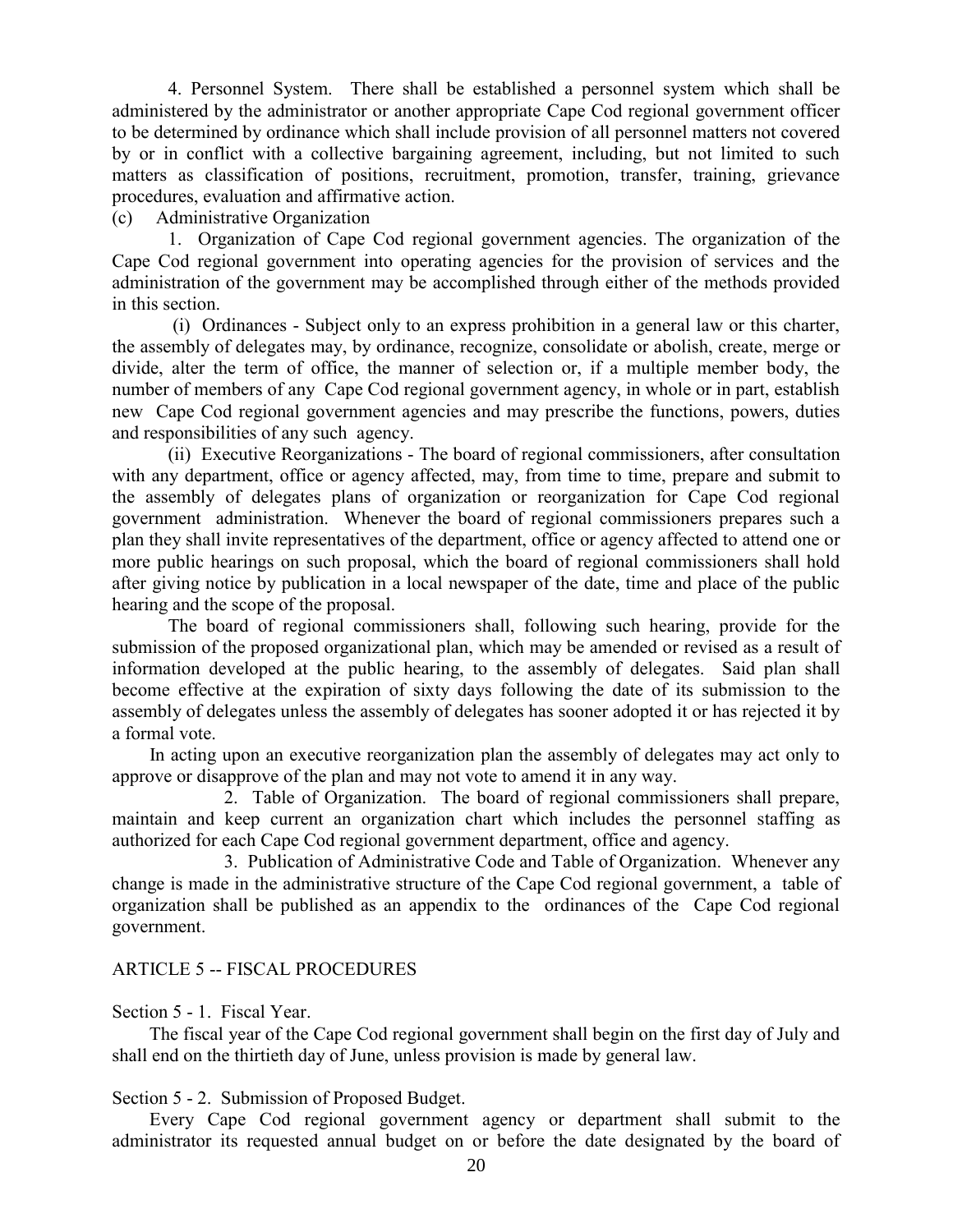regional commissioners. The administrator, operating within guidelines and instructions issued by the board of regional commissioners, shall prepare a proposed operating budget for the ensuing fiscal year and shall submit the same to the board of regional commissioners for its review. Within a time fixed by ordinance, the board of regional commissioners shall submit to the assembly of delegates its proposed operating budget for the ensuing fiscal year, with an accompanying budget message and supporting documents. The board of regional commissioners shall provide a general summary of the proposed budget to be made available to representatives of the communications media and shall cause a legal notice to be published in a local newspaper indicating the times and places at which complete copies of the proposed budget and accompanying materials are available for inspection by the public.

#### Section 5 - 3. Budget Message.

 The budget message submitted by the board of regional commissioners shall explain the proposed budget for all Cape Cod regional government agencies, both in fiscal terms and in terms of work programs. The budget message shall outline proposed financial policies of the Cape Cod regional government for the ensuing fiscal year; describe important features of the proposed budget; indicate any major variations form the current budget in financial policies, expenditures and revenues, together with the reasons for such changes; summarize the Cape Cod regional government's debt position; and include such additional information as the board of regional commissioners deems desirable.

#### Section  $5 - 4$ . The Proposed Budget.

 The proposed operating budget shall provide a complete financial plan of all Cape Cod regional government funds and activities. In the presentation of the proposed budget the board of regional commissioners shall make use of modern concepts of fiscal presentation so as to furnish a maximum amount of information and the best financial controls. The budget shall be arranged to show actual and estimated income and expenditures for the previous, current, and ensuing fiscal year and shall indicate, in separate sections:

(a) Proposed expenditures for current operations during the ensuing fiscal year, detailed by Cape Cod regional government agency, function and work programs, and the proposed methods of financing such expenditures.

(b) Proposed capital expenditures during the ensuing fiscal year, detailed by Cape Cod regional government agency, and the proposed methods of financing such expenditures.

(c) Estimated surplus revenue and free cash at the end of the current fiscal year, including estimated balances in any special accounts established for specific purposes.

#### Section  $5 - 5$ . Action on the Proposed Budget

(a) Notification of receipt of budget – The assembly of delegates shall notify the board of selectmen in Barnstable county of its receipt of the board of regional commissioners proposed budget. Copies of the budget shall be submitted to each town upon request.

(b) Review – The assembly of delegates, through its standing committee on finance, shall cause review by standing committees of the assembly of delegates, in open public meetings, of the detailed expenditures proposed for each Cape Cod regional government department or agency. The clerk of the assembly of delegates shall notify each board of selectmen and town council in Barnstable of the dates, times and places of such meetings. The standing committees may confer with any Cape Cod regional government department or agency in connection with its review and consideration. The standing committee on finance, or other designated standing committees, may require the board of regional commissioners, the administrator, or any other Cape Cod regional government department or agency through the administrator, to furnish it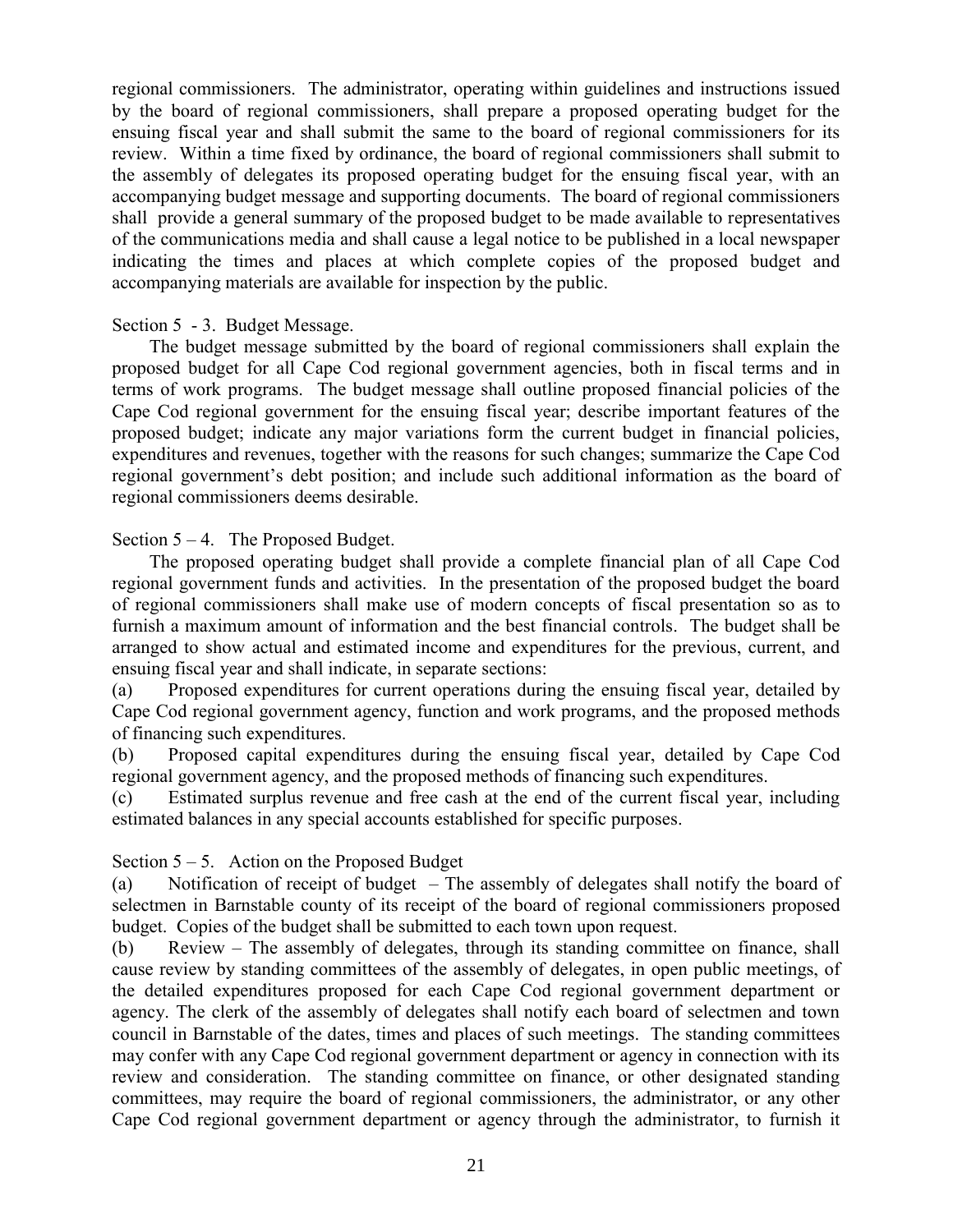with such additional information as it may deem necessary to assist in its review of the proposed budget.

(c) Report – The standing committee on finance shall receive information from other standing committees reviewing the budget, and shall file a report with the assembly of delegates containing its recommendations with respect to each item contained in the proposed budget. The report shall contain its reason or reasons for each recommendation that differs from the recommendation of the board of regional commissioners.

(d) Action by the assembly of delegates - The assembly of delegates shall adopt a budget for the ensuing fiscal year no later than the first day of June in the preceding fiscal year. If the assembly of delegates has not taken final action with respect to any amount recommended in the proposed budget by said first day of June such amount shall, without any action by the assembly of delegates become a part of the appropriations for the ensuing fiscal year.

Section  $5 - 6$ . Capital Improvement Program.

The board of regional commissioners shall submit a capital improvement program to the assembly of delegates at least thirty days prior to the date fixed by ordinance for the submission of the proposed operating budget. The capital improvement program shall include, but need not be limited to the following:

(a) A clear, concise, general summary of its contents.

(b) A listing of all capital expenditures proposed to be made, by years, during the five fiscal years next ensuing, with supporting information as to the need for each such expenditure.

(c) Cost estimates, methods of financing and recommended time schedules.

(d) The estimated annual cost of operating and maintaining any new facility or place of major equipment involved.

 The information is to be annually with regard to all items still pending, or in the process of being acquired, improved or constructed.

#### Section  $5 - 7$ . Annual Audits.

 An independent audit of the Cape Cod regional government's finances shall be performed annually, by a certified public accounting firm with experience in municipal and other public agency audits, chosen by the assembly of delegates for a term of three years. The summary table and the management letter as submitted with the annual audit shall, within thirty days following receipt, be published together with a statement of the board of regional commissioners which indicates the steps it intends to take in response to each matter as set out in the management letter.

#### ARTICLE 5A – REVENUES

#### Section 5A - 1. Regional Assessment

Notwithstanding any special or general law to the contrary, the Cape Cod regional government may impose a regional assessment up to one hundred and two and one-half percent of the amount of the county tax assessed under the provisions of chapter thirty-five of the General Laws for the fiscal year beginning July first, two thousand. An assessment in excess of said one hundred and two and one-half percent may be imposed in any year with the concurrence of a majority of the voters voting in an annual or special election of the towns located within the geographical confines of Barnstable county. The commonwealth shall not assess the towns of Barnstable county for the transfer of former county functions either directly, through a reduction in local aid, or by any other means. The regional assessment may be reduced or increased pursuant to the action of the assembly of delegates subject to the same formula and limits of the former county tax.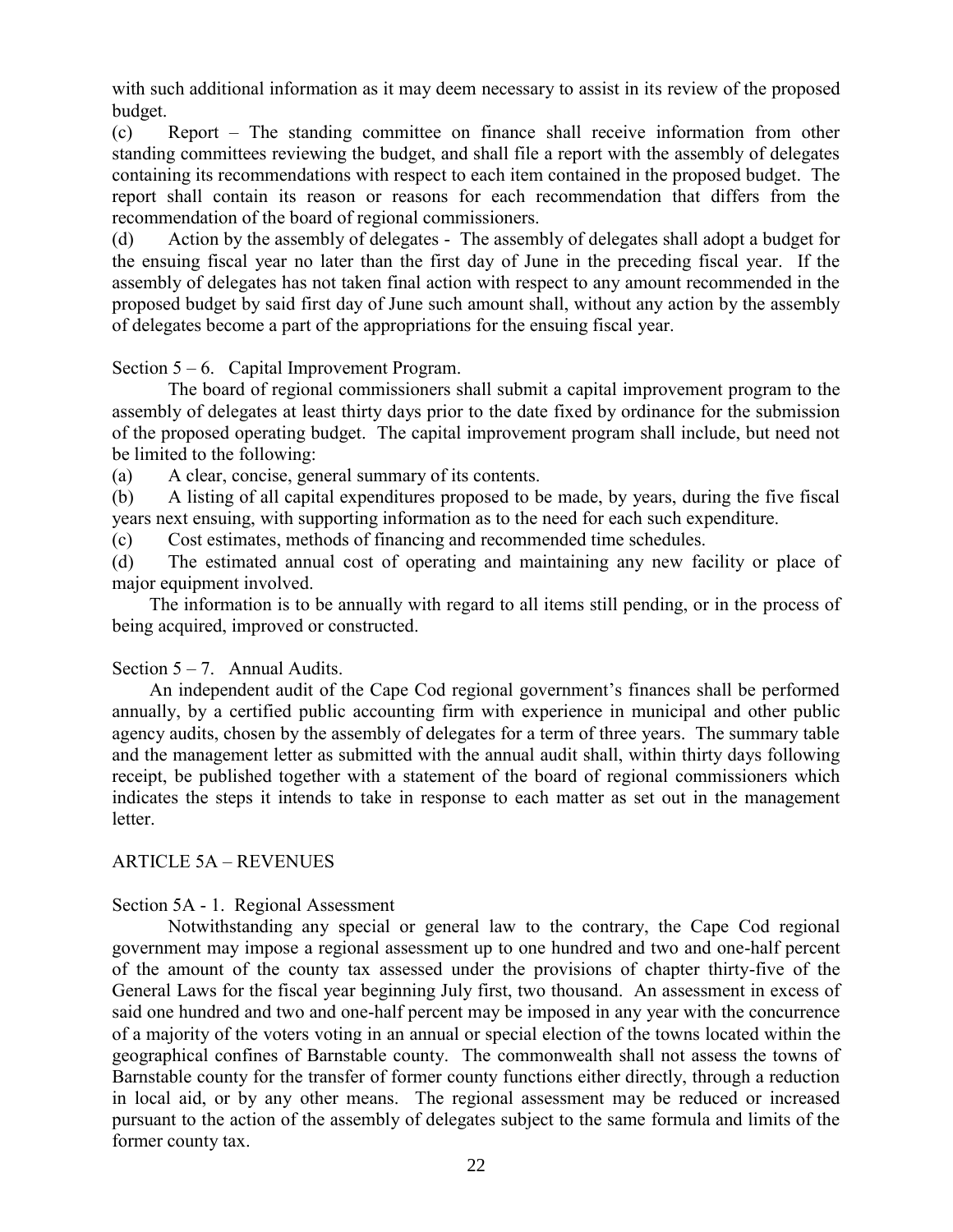#### Section  $5A - 2$ . Deeds Excise Tax

Notwithstanding any special or general law to the contrary, the deeds excise tax allocated in accordance with chapter 193, acts of 1989, sections 2, 3 and 11 of the act, for the fiscal year beginning July first, two thousand-one, and all subsequent fiscal years, shall be appropriated to the Cape Cod regional government. Chapter 193, Acts of 1989, section 2, 3 and 11 of the act, provides that in Barnstable county, in addition to the excise imposed on deeds, instruments and writings pursuant to the provisions of section twenty-three of chapter sixty-four D of the General Laws and chapter five hundred and forty-six of the acts of nineteen hundred and sixty-nine, the assembly of delegates with the approval of the board of regional commissioners may adopt an additional excise on such deeds, instruments and writings filed with the register of deeds of said county at a rate up to but not exceeding the rate imposed by the commonwealth under such statutes. The revenue provided by this additional excise shall be retained by Cape Cod regional government. Provided, however, that the provisions of section four of chapter sixty-two F of the General Laws shall not apply to this section.

#### Section 5A – 3. Cape Cod Commission Tax

Notwithstanding any special or general law to the contrary, pursuant to this act the Cape Cod Commission shall be funded in accordance with the procedures established by chapter 163 of the acts of 1988 and section 18 of chapter 716 of the acts of 1989 and chapter 2 of the acts of 1990.

#### ARTICLE 6 -- JOINT PERFORMANCE OF FUNCTIONS

Section 6 - 1. Purpose.

 Units of local government shall be encouraged to make the most effective and efficient use of their powers and their resources and may cooperate with one another, through the Cape Cod regional government, to provide services and facilities in a manner that will best serve geographic, economic, population, and other factors and without regard for any existing political boundaries.

The term local service function as used in this article is intended to mean any government service, or group of closely allied governmental services performed by a unit of local government for its inhabitants and for which, under constitutional and statutory provisions and judicial interpretation, units of local government, as distinguished from the state government, have the primary responsibility to provide and to finance. For the purpose of illustration only, and without in any way intending to limit the foregoing, the following are current examples of some local service functions:

 1) public works, including street and road layout, construction and maintenance; dredging of channels and harbors;

- 2) refuse and garbage removal, collection and disposal;
- 3) public health services;
- 4) building inspection, including, wire, gas and plumbing inspections;
- 5) water supply, treatment and distribution;
- 6) sewage collection, treatment and disposal;
- 7) police, fire and other public safety services;
- 8) parks, playgrounds and other recreation related facilities and programs;
- 9) assessment of real and personal property;
- 10) planning and zoning; and
- 11) transportation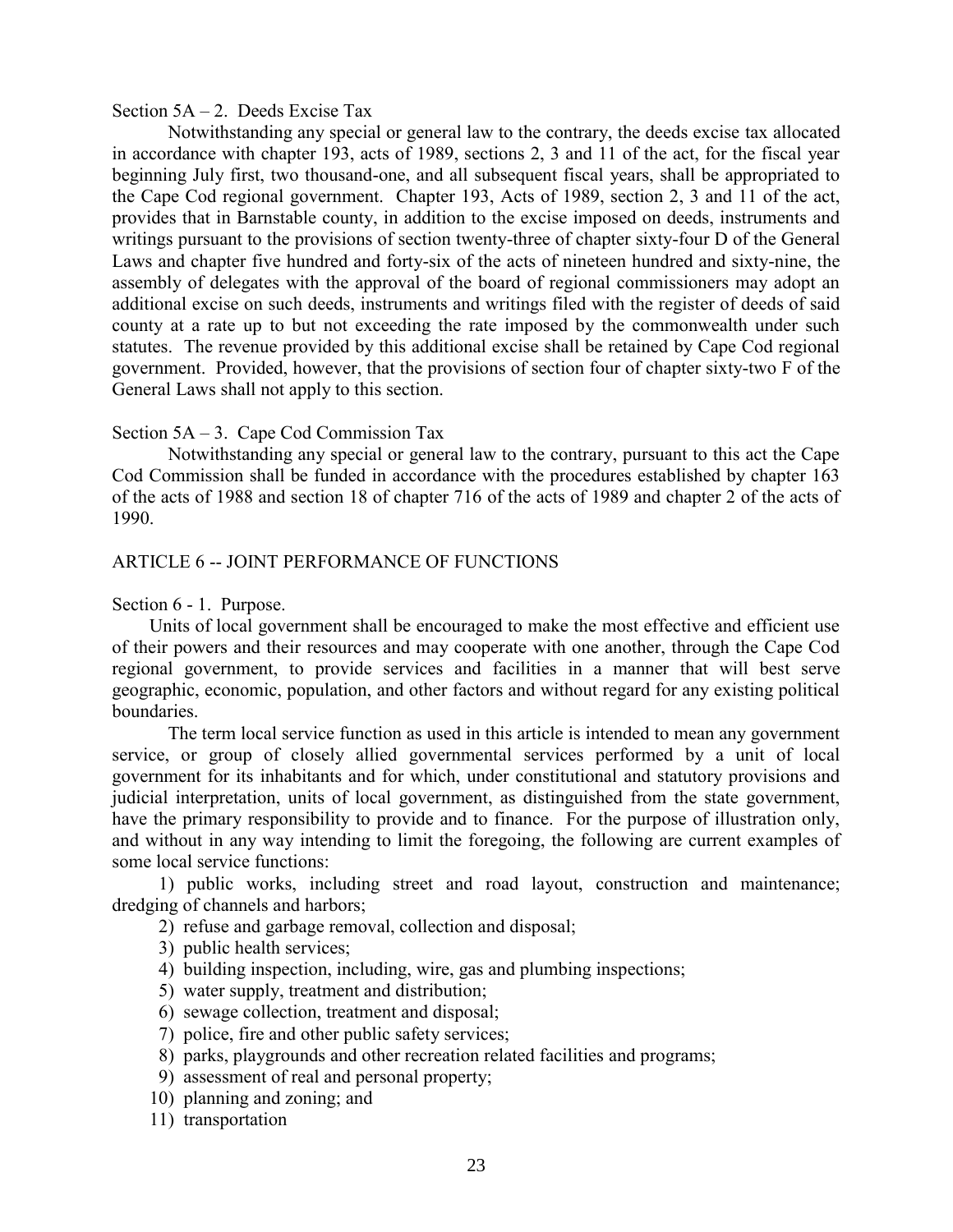This section shall include all possible local government units whether listed or not and is intended to be interpreted in a manner to allow the assembly of delegates the widest latitude possible in entering into agreements for joint performance of functions.

Section 6 - 2. Inter local Contracts.

(a) Scope - Any unit of local government may contract with the Cape Cod regional government to provide for any local service function which the unit of local government is authorized to perform, provided that such contract shall first be ratified or approved by the legislative body of such unit of local government.

(b) Contents of Agreement - Every contract entered into by the Cape Cod regional government for the provision of services to units of local government shall contain at least the following provisions:

1) its duration or other term;

2) the precise organization, composition, and nature of any administrative entity established for the purpose of overseeing the delivery of any such service function;

3) the exact nature of the service, activity, undertaking or function which is to be provided;

4) the manner of financing, establishing and maintaining a budget and of accounting and other record keeping requirements;

5) the method by which amendments to the agreement are to be proposed and adopted, including provision for complete or partial recision or termination of the agreement; and

6) the manner by which any materials, supplies or other property acquired during the period of the agreement are to be distributed in the event of a termination; and may contain any other necessary or proper matters to such an agreement.

(c) Appropriations, etc. - Any unit of local government entering into an agreement pursuant to this section may appropriate funds and may sell, lease give, or otherwise supply or make available to the administrative entity charged with oversight of the service function, personnel, services, materials, supplies including real or personal property, as may be mutually agreeable to the parties.

Section  $6 - 3$ . Transfer of Functions.

 Whenever two or more units of local government in Barnstable county shall determine, by the adoption of substantially similar resolutions of their legislative bodies, that the operations, procedures or functions of such units can more effectively and efficiently be exercised or provided as a consolidated activity performed by a single office or agency, such units of local government are hereby authorized to petition the Cape Cod regional government to provide for the establishment of a single office or agency in which to consolidate any or all of the operations, procedures, functions performed or carried out by such individual offices or agencies.

The board of regional commissioners shall review all such petitions that are received requesting the establishment of a single office or agency to provide a local service function and shall, in conjunction with designated representatives of the units of local government concerned, act to develop such single office or agency as in each particular circumstance best meets the needs of the units concerned.

Except when otherwise specifically provided in the resolutions adopted by the respective legislative bodies in the transfer of a power or function from a unit of local government to a consolidated agency or office, such consolidated office or agency shall be the successor in every way to the powers, duties, functions and obligations now or hereafter granted to or imposed by law upon the offices and agencies this consolidated.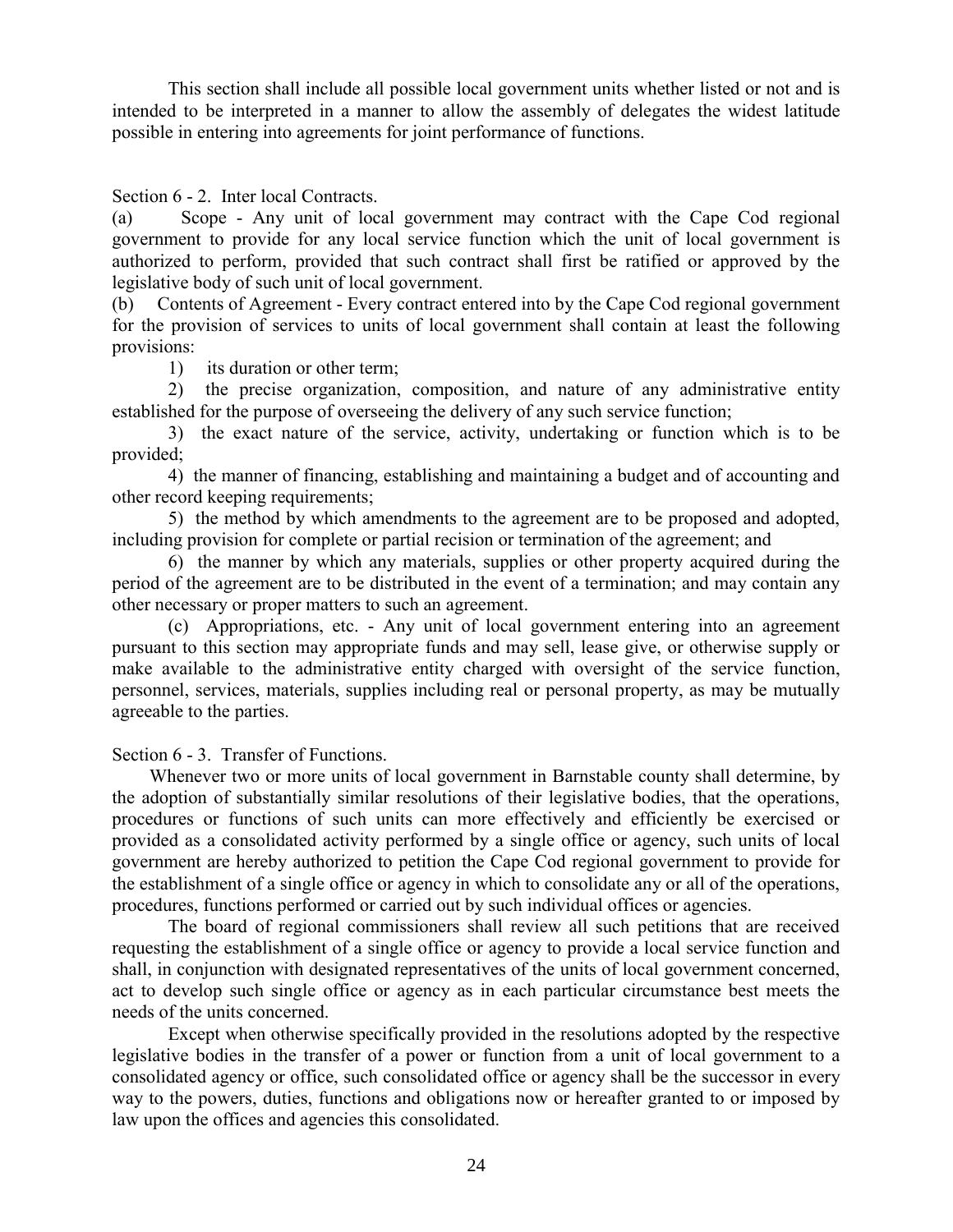The ordinance establishing a consolidated office or agency for any two or more units of local government shall be substantially in conformity with the provisions of section 6 - 2(b).

 Before any such consolidation shall become effective, the ordinance as finally adopted by the assembly of delegates shall be presented to the legislative bodies of the affected units of local government for acceptance.

#### Section 6 - 4. Subordinate Service Areas.

(a) Creation by Assembly of Delegates - The assembly of delegates may establish a subordinate service area in any portion of the county by adoption of an appropriate ordinance on its own initiative or as a response to a request made for the provision of services to any two or more units of local government either by contract or by consolidation.

The ordinance shall specify the service or services to be provided, the territorial boundaries and the manner in which such service area is to be governed or administered.

(b) Creation by Petition - A petition signed by one percent of the voters as of the date of the most recent state election in each of two or more units of local government in the county may be presented to the assembly of delegates requesting the establishment of a subordinate service area comprised of the said units of local government for the provision of a particular service or services.

Upon receipt of a petition on which the signatures of voters have been verified by the board of registrars of voters in the units concerned, the assembly of delegates shall hold a public hearing on the question of whether or not such subordinate service area shall be established.

Within thirty days following the adjournment of the public hearing the assembly of delegates shall approve or disapprove the establishment of the requested subordinate service area. An ordinance providing for such subordinate service area may differ from the petition as originally presented, but no ordinance establishing such a subordinate service area shall become effective until it shall have been approved by the legislative bodies in the communities concerned.

#### ARTICLE 7 -- MUNICIPAL PETITIONS, CITIZEN INITIATIVES, REFERENDUM

Section 7 - 1. Municipal Petitions.

 The assembly of delegates shall hold a public hearing and act finally on every petition which is submitted to it which has been approved or otherwise endorsed by the legislative body of any governmental unit in the county. The public hearing shall be held within six weeks following the date the petition is submitted to the regional clerk and the final vote on the petition shall be taken within six weeks following the adjournment of the public hearing. Hearings on two or more petitions filed under this section may be held at the same time and place. In addition to notice by publication as otherwise required, the regional clerk shall give at least fourteen days notice of the public hearing to the clerk of the governmental unit having filed the same.

Section 7 - 2. Citizens Initiative Measures.

(a) Commencement - Initiative procedures may be commenced by the filing of an initiative petition with the regional clerk. The petition shall be addressed to the assembly of delegates and shall contain a request for the passage of a particular ordinance which shall be set out in said petition or by attachment to the said petition. The petition shall be signed by not less than three percent of the total number of voters of the county as of the date of the most recent state election, provided, however, not more than twenty-five percent of the signatures shall be from any municipality. Signatures to the said petition need not all be on one paper but all such papers pertaining to one petition shall be fastened together and shall be filed as one instrument with the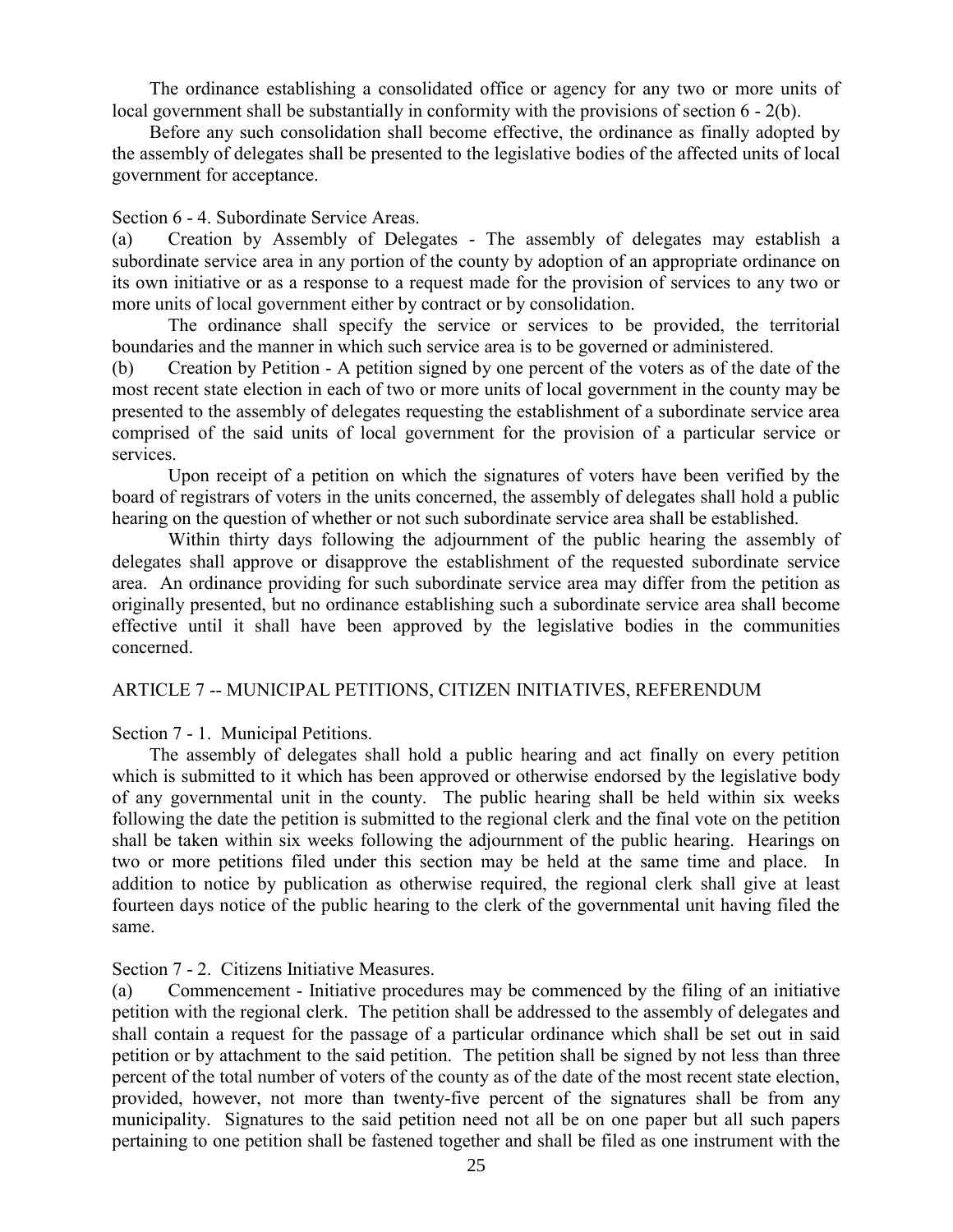regional clerk. When presented to the regional clerk the petition shall have been certified by the board of registrars of voters of each municipality in which collected. The board of registrars of voters in each municipality in which such petition forms are filed shall, within seven days following their submission, certify the signatures which are the names of voters in their respective municipality.

(b) Referral to Cape Cod regional government Legal Officer - If the regional clerk shall have verified the initiative petition has been filed by a sufficient number of voters a copy of particular ordinance contained in the said petition shall forthwith be directed to the Cape Cod regional government legal officer. Within ten days following receipt of the copy of the said ordinance the Cape Cod regional government legal officer shall, in writing, advise the assembly of delegates whether the ordinance as proposed may validly be proposed by the initiative process and whether such ordinance may lawfully be adopted by the assembly of delegates. If the opinion of the Cape Cod regional government legal officer is that the ordinance does not qualify for the initiative procedure, or that the ordinance may not lawfully be adopted by the assembly of delegates the reasons for such opinion shall be stated in full and a copy of the said opinion shall be furnished to the committee designated on said petition as having filed the same.

(c) Action on Petition - Within thirty days following the date a petition has been returned to the assembly of delegates by the Cape Cod regional government legal officer having been found by such officer to be conformable to law, the assembly of delegates shall act with respect to such petition by adopting the same or by adopting a ordinance which is stated to be in lieu thereof, or by rejecting it. The passage of an ordinance which is stated to be in lieu thereof shall be deemed a rejection. If the assembly of delegates has failed to act on such ordinance within the said thirty days, it shall be deemed to have been rejected on the said thirtieth day. If an initiative ordinance is rejected, the regional clerk shall forthwith give notice of such fact in writing to the committee designated as having filed the same.

(d) Supplementary Petitions - Within forty-five days following the date of the notice of rejection given by the regional clerk to the petitioners' committee, a supplementary initiative petition may be submitted to the assembly of delegates. The supplementary initiative petition shall be signed by a number of additional voters which is equal to at least one percent of the most recent state election, provided, however, not more than twenty-five percent of signatures shall be from any one municipality. Signatures to the said supplementary petition need not all be on one paper but shall be fastened together and shall be filed as one instrument with the regional clerk. When presented to the regional clerk the petitions shall have been certified by the boards of registrars of voters in each municipality in which such petition forms filed4 shall, within seven days following their submission, certify the signatures which the names of voters in their respective municipality5. If the number of signatures is deemed to be sufficient, the assembly of delegates shall make provision for the submission of the question to the voters at the next biennial state election occurring ninety or more days following the date of the certificate that the petitions do contain the names of at least one percent of the voters of the county and that a valid supplementary petition has been filed.

(e) Publication - The full text of the proposed ordinance shall be printed and distributed by the assembly of delegates to each residence in the county known to contain one or more registered voter not less than two weeks prior to the date of the election at which the question will be voted upon.

(f) Form of Ballot Question - The ballots used when voting on a ordinance proposed by voters shall contain a question in substantially the following form: "Shall the following ordinance which was proposed by an initiative petition of voters take effect?" (Insert here the text of the proposed ordinance, or, a fair, concise summary of the proposed ordinance prepared by the county legal officer).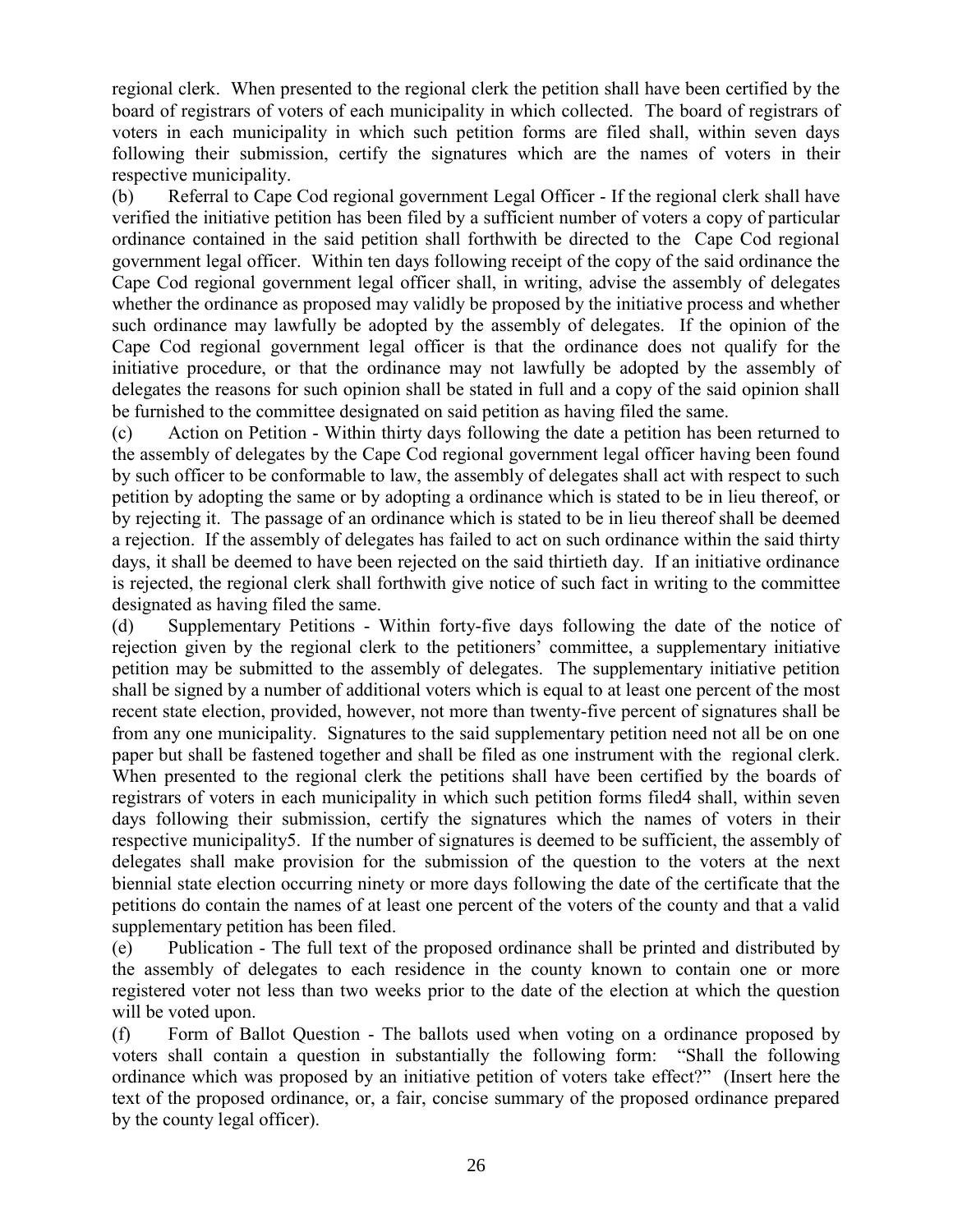(g) Time of Taking Effect - If a majority of the votes cast on the question is in the affirmative the ordinance shall be deemed to be effective immediately, unless a later date is specified in the ordinance.

Section 7 - 3. Citizen Referendum Procedures.

(a) Referendum Petition, Effect on Final Approval - Within twenty-one days following the date on which the assembly of delegates has given final approval to any ordinance, a petition signed by a number of voters equal to not less than one percent of the total number of persons registered to vote in the county as of the date of the most recent state election may be filed with the regional clerk protesting against such ordinance or any part thereof from taking effect. The assembly of delegates shall forthwith following receipt of such a petition reconsidered such ordinance or part thereof, and if such ordinance or part thereof is not then rescinded, the taking effect of such ordinance shall be suspended pending the submission of the same to the voters. The assembly of delegates shall provide for the submission of the question to the voters at the next regular state election.

(b) Certain Initiative Procedures to Apply - The petition described in this section shall be termed a referendum petition and insofar as applicable the procedures described in section 7 - 2 shall apply in respect thereto except that the words "ordinance or part thereof" shall be understood to replace the words "proposed Ordinance" in said section and the word "referendum" shall be deemed to replace the word "initiative" where it may occur.

Section 7 - 4. Excluded Matters.6

 The following matters shall not be deemed to be within the scope of the provisions for citizen initiative and referendum: (1) proceedings relating to the internal organization or operation of the assembly of delegates; (2) an ordinance passed in conformity with section 2 - 9; (3) the Cape Cod regional government budget as a whole; (4) a revenue loan order; or, (5) any appropriation for the payment of any Cape Cod regional government debt or other obligation.

Section 7 - 5. Submission of Other Ordinances to Voters.

 The assembly of delegates may, on its own motion, submit to the voters of the county for adoption or rejection at any election any proposed ordinance, or a proposition for the repeal of amendment of any ordinance, in the same manner and with the same force and effect as is provided in this article for submission by petition.

Section 7 - 6. Notice to Secretary of the Commonwealth.

 Whenever, pursuant to the provisions of this article relating to initiative and referendum, the assembly of delegates intends that a question is to appear on the state election ballot the regional clerk shall at the earliest possible date, but not later than the first Wednesday in August in an even numbered year, notify the office of the secretary of the commonwealth of the pendency of such question or questions, and the form in which such question or questions are to appear on such ballots.

#### ARTICLE 8 -- ELECTION RELATED MATTERS

Section 8 - 1. Elections.

The regular elections for Cape Cod regional government offices shall be held in conjunction with the biennial state election.

Section 8 - 2. Application of State Election Laws.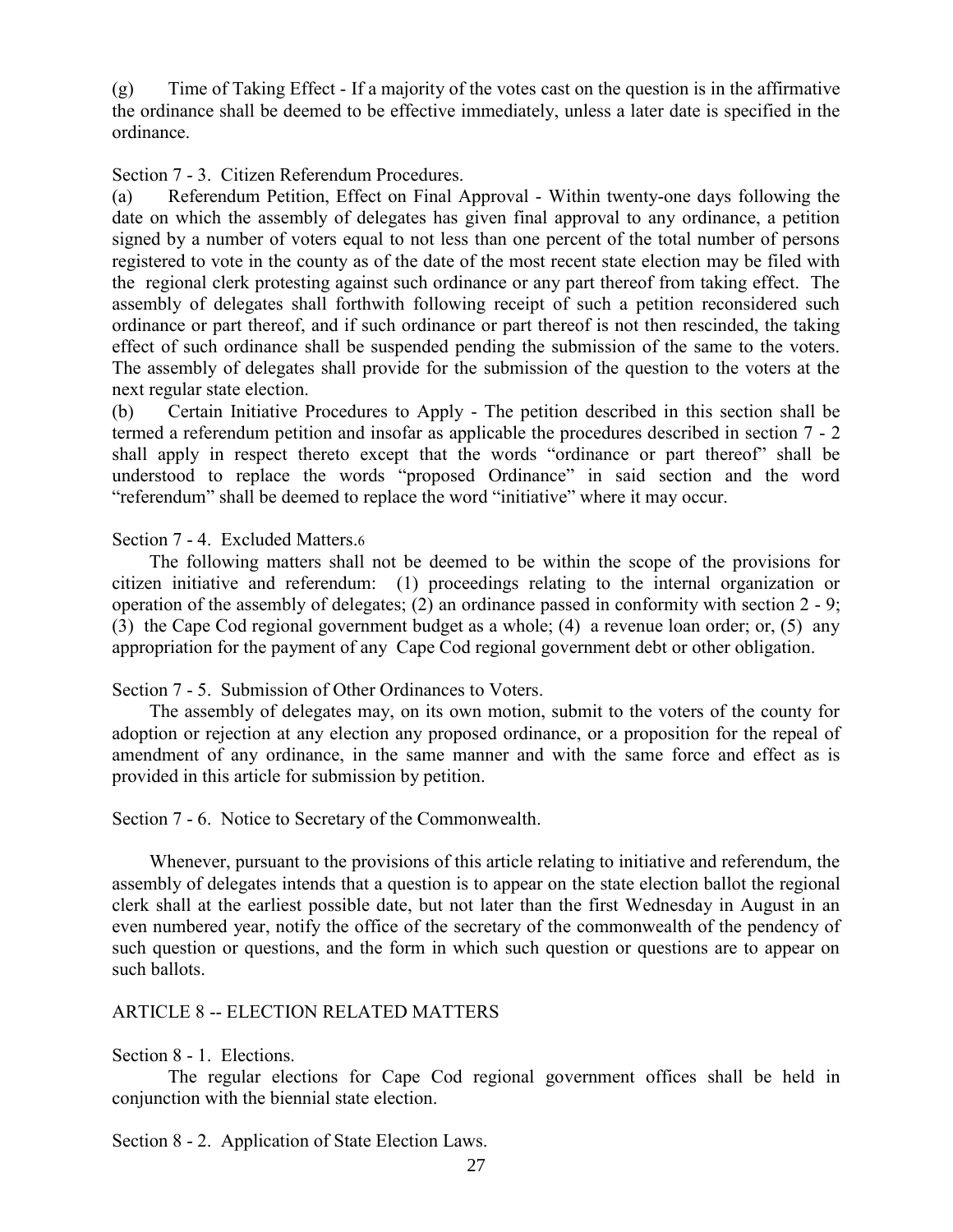Except as is expressly provided in this charter, all elections for Cape Cod regional government offices shall be in conformity with and shall be governed by the laws of the commonwealth relating to the right to vote, the registration of voters, the nomination of candidates, the conduct of preliminary or primary elections, special elections and regular elections, the submission of propositions to the voters, the counting of votes and the declaration of results.

#### Section 8 - 3. Nominations.

 The nomination of candidates for nomination at state primaries shall be by nomination papers. In the case of candidates for the office of regional commissioner the nomination papers shall be signed in the aggregate by at least five hundred voters of the county.

 Candidates for the office of assembly of delegates shall be by nomination papers signed in the aggregate by at least twenty voters of the municipality from which election is sought. Elections for the office of assembly of delegates shall be non partisan and the names of candidates shall not appear on the ballot at the state primary election. All persons who have filed nomination papers having in the aggregate the names of twenty or more registered voters shall be entitled to have their names appear on the ballot at the general election.

 The office of the secretary of the commonwealth shall supply candidates for regional office with nomination papers and shall issue certification of nomination to candidates through the office of the regional clerk.

Every nomination paper for a candidate for assembly delegate shall be submitted to the registrars of voters of the municipality where the signers appear to be voters on or before five o'clock post meridian on the twenty-eighth day preceding the day on which it must be filed with the regional clerk. Nomination papers shall be filed by the candidate with the regional clerk on or before the eleventh Tuesday preceding the day of election. The regional clerk shall certify a correct list of candidates to the secretary of the commonwealth on or before the tenth Tuesday preceding the day of the election. If the secretary of the commonwealth shall fail to receive said certified list of candidates on or before said date, the names of candidates shall not be printed on the ballot. The regional clerk shall receive the election results from the municipal clerks, shall tabulate the results and shall certify those elected.

If the secretary of the commonwealth cannot accommodate the names of all candidates for Cape Cod regional government office on the ballot in any particular community such officer may, in such cases, prepare a separate ballot for candidates for Cape Cod regional government office.

#### ARTICLE 9 -- GENERAL PROVISIONS

Section 9 - 1. Charter Changes.

This charter may be replaced, revised or amended in accordance with the procedure made available under chapter eight hundred and one of the acts of nineteen hundred and eighty-five and it may also be amended in accordance with the following procedures.

 The assembly of delegates may, by a two-thirds vote of its full membership, provide for the submission of any proposed amendments to this charter to the voters except any amendment which related in any way to the composition, mode of election or term of office of the legislative body or of the mode of election, or appointment, or term of office of the chief executive or administrative officer of the Cape Cod regional government. Amendments proposed by the assembly of delegates shall become effective if approved by a majority of the voters voting thereon at the next regular biennial state election held more than one hundred and fifty days following the date of the vote of the assembly of delegates.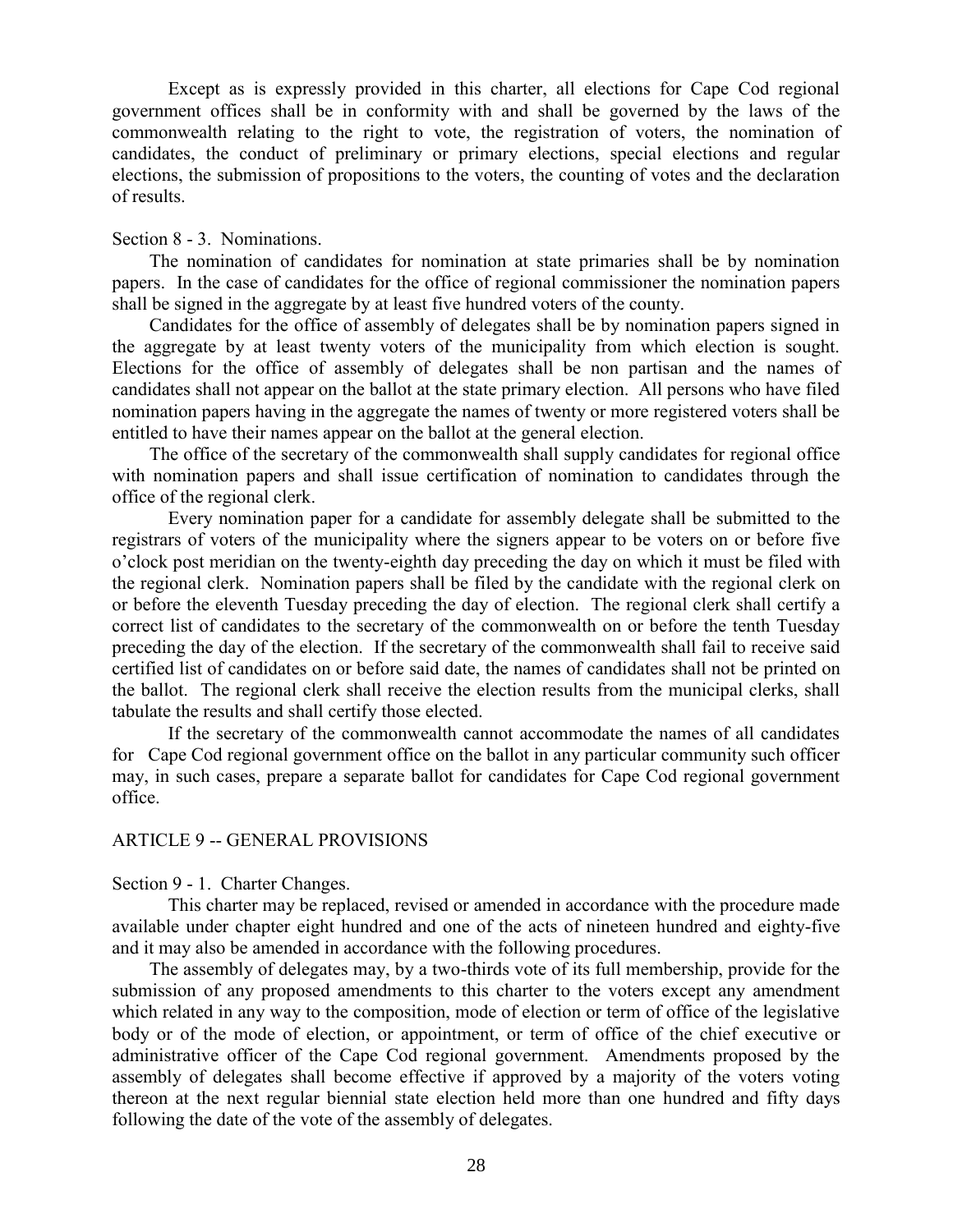Amendments to this charter which relate in any way to the composition, mode of election, or term of office of the legislative body, or the election or appointment or term of office of the chief executive or administrative officer of the Cape Cod regional government shall be proposed to the voters only after the enactment by the state legislature of a special law approving of a petition filed by the assembly of delegates with the approval of the board of regional commissioners.

 The assembly of delegates may, by a vote of its members representing a majority of the population of Barnstable county, file a petition for a special law relating to the organization or operation of the Cape Cod regional government with the clerk of either branch of the general court at any time. Such petitions shall, upon receipt be referred by such clerk to an appropriate legislative committee.

 Whenever, pursuant to the provisions of this section relating to charter amendments, the assembly of delegates intends that a question is to appear on the state election ballot, the county clerk shall at the earliest possible date, but not later than the first Wednesday in August in an even numbered year, notify the office of the secretary of the commonwealth of the pendency of such question, or questions, and the form in which such question or questions are to appear on such ballots.

#### Section 9 - 2. Specific Provisions to Prevail.

To the extent that any specific provision of the charter shall conflict with any provision expressed in general terms, the specific provision shall prevail.

#### Section 9 - 3. Rules and Regulations.

 A copy of all rules and regulations adopted by Cape Cod regional government agencies shall be placed on file in the office of the regional commissioners and made available for review by any person who shall request such information. No rule or regulation adopted by any Cape Cod regional government agency shall become effective until ten days following the day it is so certified by the regional clerk and filed in the office of the regional commissioners.

#### Section 9 - 4. Periodic Review, Charter and Ordinances.

(a) Charter/Ordinance Review - At least once in every five years, in years ending in a five or in a zero, the assembly of delegates shall provide for a special committee to be established which shall be charged with the responsibility of reviewing the then-existing charter and ordinances of the county for the purpose of determining if any amendments or revisions may be necessary or desirable, and to make a report, with recommendations, to the assembly of delegates concerning any proposed amendments or revisions which said committee may deem to be necessary or desirable. Such review may be conducted in conjunction with the Cape Cod regional government legal officer, or if the assembly of delegates so directs, by special counsel retained for that purpose. The committee shall include representation of municipal officials of the municipalities which comprise the county.

Reports, with recommendations, should be submitted to the assembly of delegates not more than ten months following the date such committee is appointed.

(b) Copies of Charter and Ordinances - Copies of the charter and ordinances of the Cape Cod regional government, as most recently amended or revised shall be kept available for distribution to any person who may request the same at the office of the county clerk. A fee may be charged, not to exceed the actual cost of reproduction of the said material. In any interval between publication of the charter or ordinances, as amended or revised, supplements shall be published which shall contain all enactments affecting the charter or ordinances since last publication in consolidation form.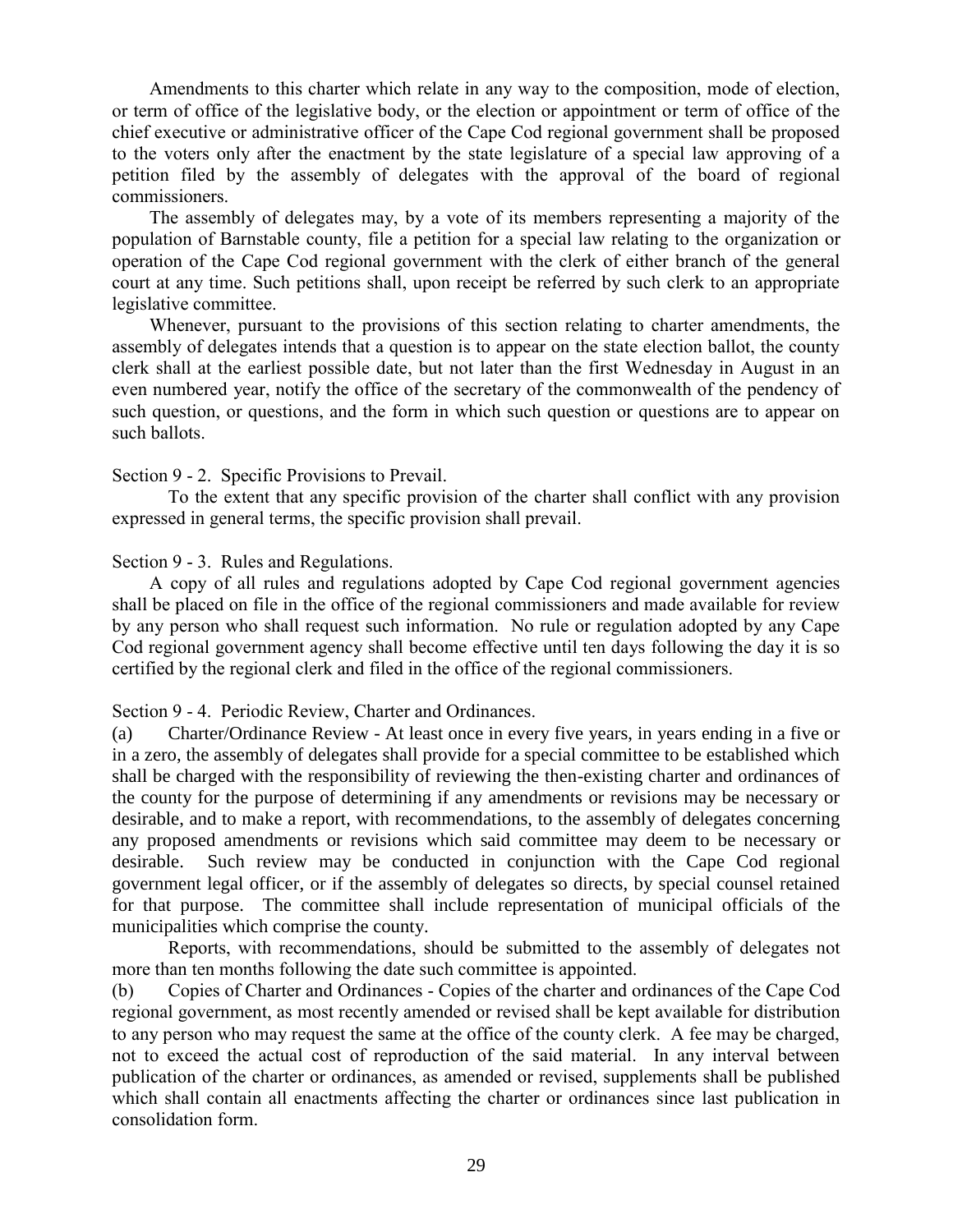Section 9 - 5. Loss of Office, Excessive Absence.

 If any person appointed to serve as a member of a multiple member body shall fail to attend three or more consecutive meetings, or more than one-half of all meetings held during one calendar year, the remaining members of the multiple member body may by vote of a majority of the remaining members of the multiple member body declare the office of such person vacant, provided that prior to the vote on such question, written notice of an intention so to do shall be given in hand, or mailed to the last known address of such person.

Section 9 - 6. Procedures Governing Multiple Member Bodies.

(a) Meetings - All multiple member bodies shall meet regularly at such times and places within the county as they may, by vote, prescribe. Special meetings of any multiple member body shall be held upon the call of its chairperson, or by one-third of the members thereof, by written notice indicating the subject to be acted upon to each member at least seventy-two hours in advance of the time set, except in the case of emergency. A copy of the same notice shall be posted on the Cape Cod regional government bulletin board. Regular meetings of all multiple member bodies shall be held in public buildings in Barnstable county.

(b) Rules and Minutes - Each multiple member body shall determine its own rules and order of business, unless otherwise provided by the charter, by ordinance or by law. Each multiple member body shall also provide for the keeping of minutes of its own proceedings.

(c) Voting - If requested any member, any vote of a multiple member body shall be taken by roll call and the vote of each member shall be recorded in the minutes, provided, however, if any vote is unanimous only that fact need by recorded.

(d) Ouorum - A majority of the full membership of a multiple member body shall constitute a quorum, but a lesser number may meet and adjourn from time to time. While a quorum is present, unless another provision is made by law or by its own rules, all business shall be determined by a majority vote.

(e) Filling a Vacancy - Whenever a vacancy shall occur in the membership of an appointed multiple member body the remaining members shall forthwith give written notice of such vacancy to the appointing authority. If, at the expiration of thirty days following delivery of such notice said appointing authority has not appointed some person to fill the vacancy, the Cape Cod regional government administrator shall fill such vacancy for the remainder of the unexpired term.

Section 9 - 9. Definitions.

 Unless another meaning is clearly apparent from the manner in which the word is used, the following words as used in this charter shall have the following meaning:

(a) Charter - The word "charter" shall mean this charter and any amendments to it which may hereafter be adopted.

(b) County - The word "county" shall mean the county of Barnstable.

(c) Cape Cod regional government Agency - The words " Cape Cod regional government agency" shall mean any board, commission, committee or other multiple member body, and any department, division, or office of the Cape Cod regional government.

(d) Cape Cod regional government Bulletin Boards - The words "Cape Cod regional government bulletin boards" shall mean the bulletin board in the Barnstable county court house building on which official notices are posted, and those at such other locations within the county which may, from time to time, be established by vote of the assembly of delegates.

(e) Cape Cod regional government Officer - The words "Cape Cod regional government officers" when used without further qualification or description, shall mean a person elected to a Cape Cod regional government office or a person having charge of an office or department of the